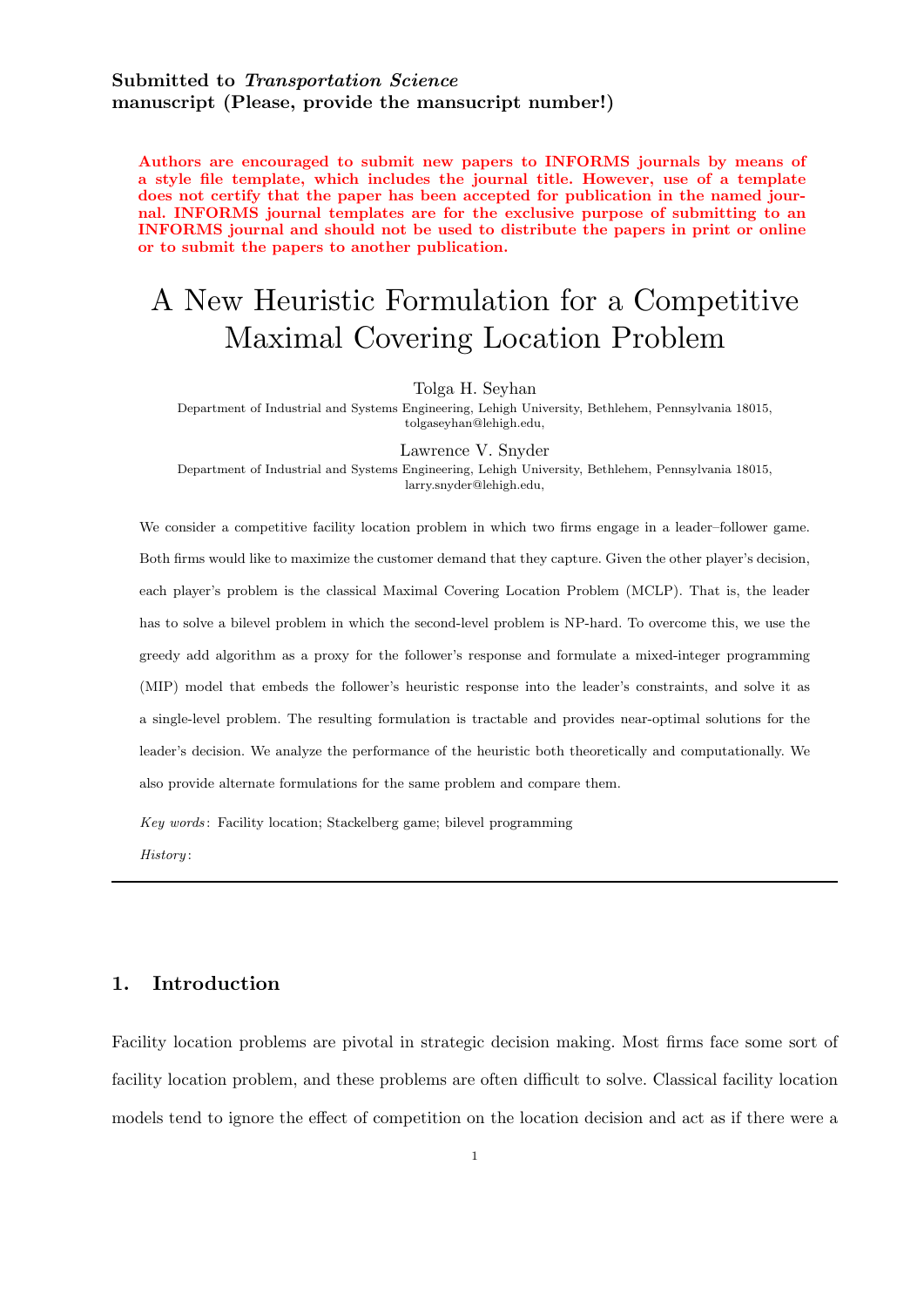single decision maker. This is reasonable for locating public facilities like airports or fire stations, which have virtually no competitors. However, in a market, taking competitors' responses into account in the location decisions can significantly alter the resulting solutions and improve the realized outcomes.

In this paper, we consider a competitive version of the Maximal Covering Location Problem (MCLP). There are two firms, who engage in a Stackelberg game, thus sequentially enter a new market. Each firm enters the market by locating multiple facilities, which are selected from a discrete set of potential facilities. Once the locations are decided, customers patronize their preferred facilities. The goal of each firm is to maximize the total customer demand that they serve at the end of the game. The second mover (i.e the follower) observes the first mover's (i.e. leader's) decision and responds optimally. We assume foresight on the part of the leader, and we solve her problem, taking the follower's optimal (i.e. best) response into account. The customers are represented as a discrete set of points and their demands are assumed to be deterministic.

The difficulty in solving this model comes from two sources. To begin with, MCLP is an NPhard problem (Megiddo et al. 1983), therefore no polynomial time algorithm is known to solve it. However, this is really not the greater problem as large instances of these problems can be dealt with efficiently. The major difficulty in solving our problem is that it has a bilevel structure, with conflicting objectives, and each of the levels can be viewed as instances of MCLP given the other.

Our approach aims to overcome this difficulty by replacing the follower's problem with a reasonable heuristic, embedding this heuristic into the leader's problem as constraints, and thus solving the initially bilevel problem as a single-level problem.

We provide an introductory review of the literature on facility location problems that deal with competition in Section 2. In Section 3, we introduce our problem and our approach to modeling and solving it. We present our model in Section 4 and discuss two alternate formulations. Section 5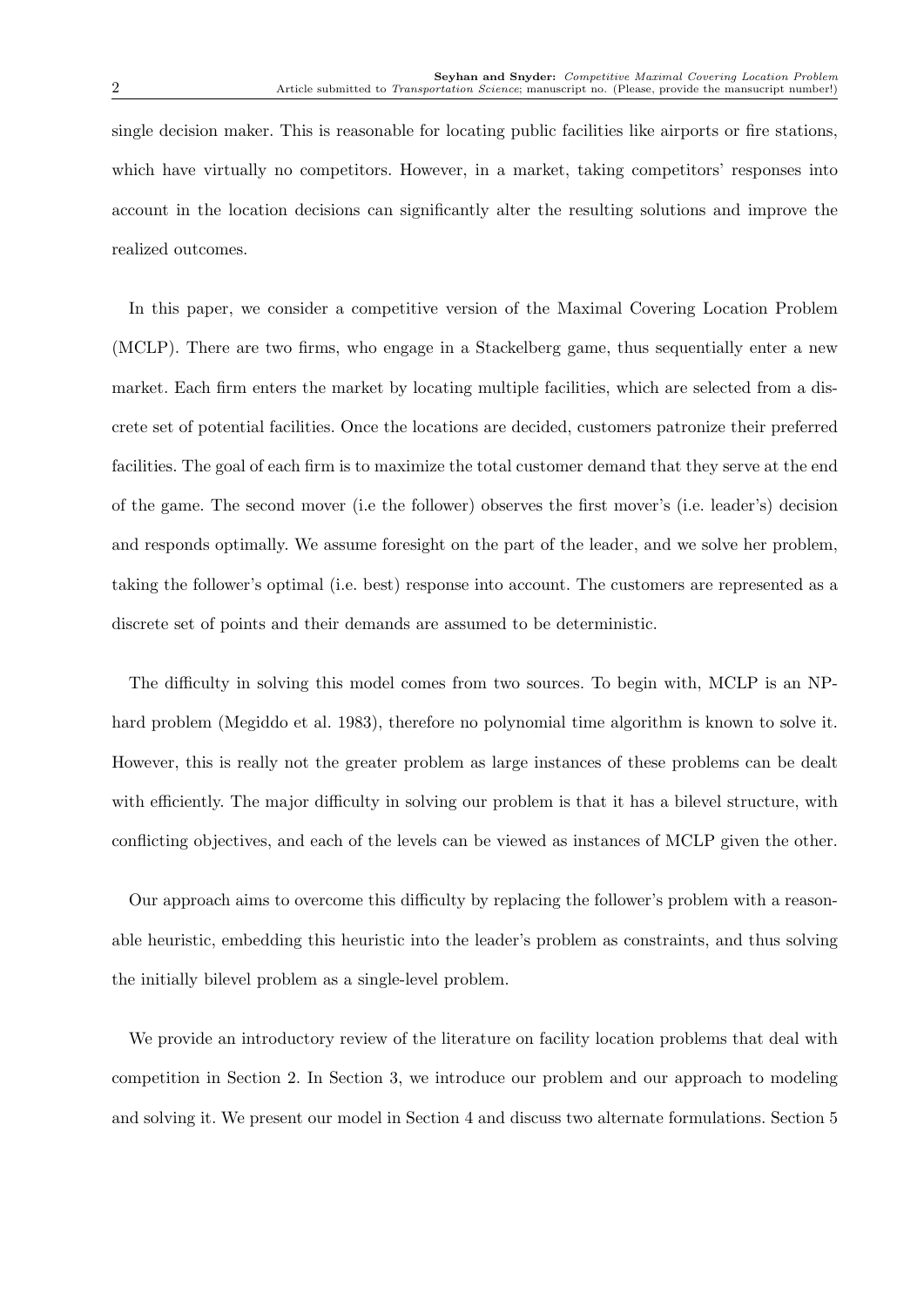briefly analyzes the worst-case performance of our approach, while Section 6 provides computational results on the solution performance and the quality of the solutions generated by the proposed models. Section 7 concludes.

# **2. Literature Review**

In this section, we provide a concise summary of significant works on competitive facility location and draw a historical timeline introducing the predecessors of our model. Facility location problems are extensively studied and the literature on them is vast, and a general review of the facility location literature is outside the scope of this paper. Interested readers may refer to the books by Daskin (1995), Drezner (1995) and Drezner and Hamacher (2002). Snyder (2010) and ReVelle and Eiselt (2005) provide broad overviews of facility location problems. ReVelle et al. (2008) provide a recent bibliography on the fundamental problem types in location science. Owen and Daskin (1998) discuss mainly dynamic and stochastic problems in facility location. Snyder (2006) discusses stochastic and robust facility location models. Klose and Drexl (2005) discuss mixed integer programming models in a wide range of facility location problems.

We can describe competitive facility location problems as any facility location problem that incorporates spatial competition among at least two firms. The decisions of these firms are interdependent and affect each other's market share. Competitive problems within the facility location field can be traced back to the seminal work by Hotelling (1929). Hotelling introduced a market that is represented by a line segment. Two firms, whose locations on this market are known, compete by setting their prices to maximize their profits. He also discussed a case, in which the first firm's location is fixed. The result asserts that the second firm locates itself arbitrarily close to the first one, which extends to the sameness of the product features and the positions taken by political parties. Considering location as an attribute of the product (e.g., store) gave rise to a plethora of studies. Hotelling's model has been revisited several times with different settings for strategic variables, moving sequences, customer preferences and number of firms; including a correction by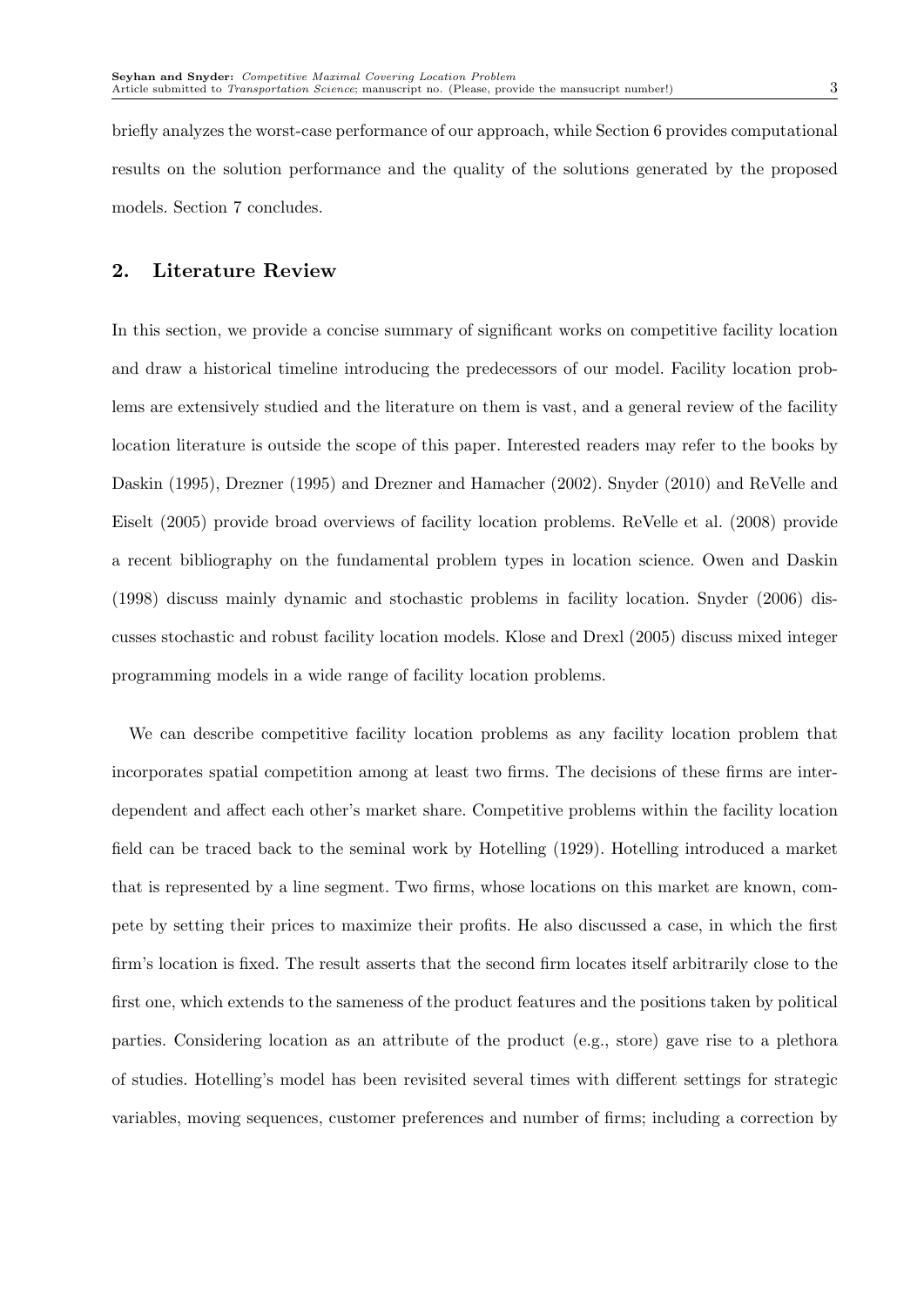(d'Aspremont et al. 1979). Reviews of these models can be found in Gabszewicz and Thisse (1992), Anderson et al. (1992), Eiselt (2011), and Younies and Eiselt (2011). These location models on a line are very effective in providing theoretical insights about spatial competition but their representative power fails to deal with the facility location problems that operations research mainly works on. Therefore, in the early 1980's several studies were introduced to incorporate competition among decision makers into the classical facility location problems.

One of the earliest attempts was by Hakimi (Hakimi 1983), who extended the linear decision space in the Hotelling model to a network. He studied locating a fixed number of new facilities on a network where there were some existing facilities. Customers are located on the vertices and they have associated weights. Each customer prefers the closest open facility. Finally, the decision maker's objective is to maximize the weighted sum of customers who prefer his facilities.

Eiselt et al. (1993) provide a five-criteria (space, number of players, pricing policy, number of players and behavior of customers) taxonomy of competitive facility location problems and classify more than one hundred articles accordingly. Several papers survey parts of this classification. Plastria (2001) presents a survey on static competition in facility location and a large section on classification. Eiselt and Laporte (1996) report on sequential models, mostly of the leader–follower type of facility location problems. Serra and ReVelle (1995) provide a discussion of competitive location in discrete space, which also brings together several of the models that will be explained below. Most recently, Kress and Pesch (2012) surveyed recent developments in sequential competitive location problems.

The problem we address originates from the maximal covering location problem (MCLP) introduced by Church and ReVelle (1974). In the classical MCLP, customers are represented as demand points and they can be served only by a facility within a pre-specified service distance. The decision maker locates a fixed number of facilities in order to maximize the total demand covered by the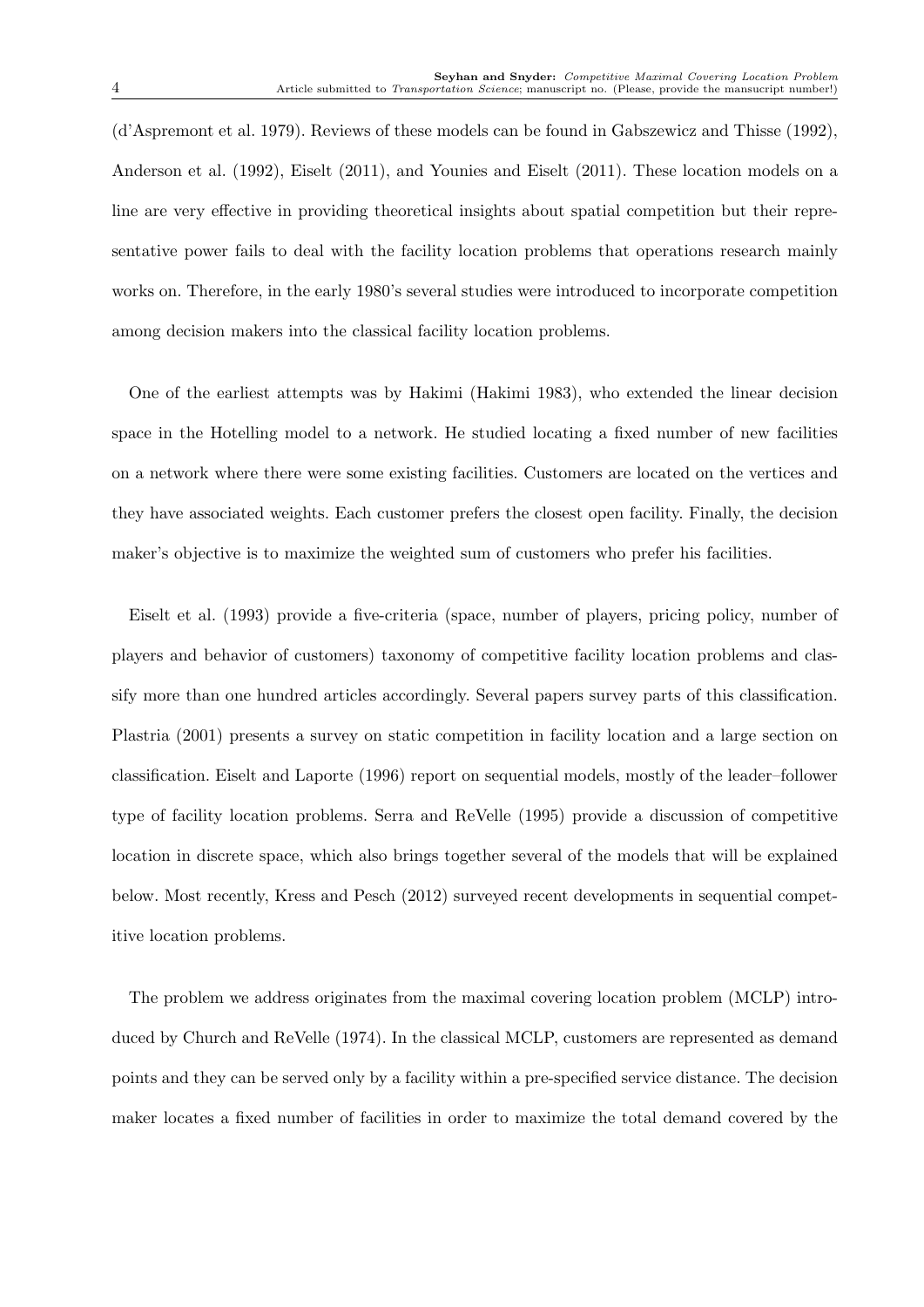facilities. The MCLP is one of the pillars of facility location and numerous variants have been studied. Snyder (2011) reviews covering problems including a detailed discussion of the MCLP.

Note that this original problem does not consider competition. ReVelle (1986) extends the MCLP to the competitive domain and introduces the maximum capture (MAXCAP) problem. This is an example of static competition. The decision maker locates a fixed number of facilities in a market where competing facilities already exist, just as the follower in our problem does. Each customer prefers the closest open facility and the demand is equally shared if the closest open facilities of each firm are at equal distance from the customer. This problem is, in fact, equivalent to the *p*-median problem as covering, capturing and sharing are expressable as the weight of an edge between a facility and a customer. In a subsequent paper Serra et al. (1996) consider demand uncertainty for the MAXCAP problem.

Serra and ReVelle (1994) reformulate the MAXCAP as a Stackelberg-type problem (competition with foresight). The game described in the MAXCAP stays the same but now the leader's problem is solved. This model is named the preemptive capture problem. For reasons we explain in the coming sections, this problem is quite hard to formulate and solve as an IP. Serra and ReVelle describe a simple heuristic procedure to solve the problem. The leader locates her facilities first. The follower responds by solving the MAXCAP problem. Then the leader follows a one-opt procedure, exchanging a single open facility with a closed one at each iteration and re-solving for the follower's response. The new solution is accepted if the leader's demand increases and the procedure is continued until no more improvements are achieved. An interesting variant of the problem is described in (Serra and ReVelle 1995), in which the number of facilities to be opened by the opponent is defined probabilistically, and the probability monotonically decreases as the number of leader facilities increases.

Finally, Plastria and Vanhaverbeke (2008) revisit the problem and formulate three MIP models, robust models MaxMin, MinRegret, and Stackelberg, where they restrict the follower decision to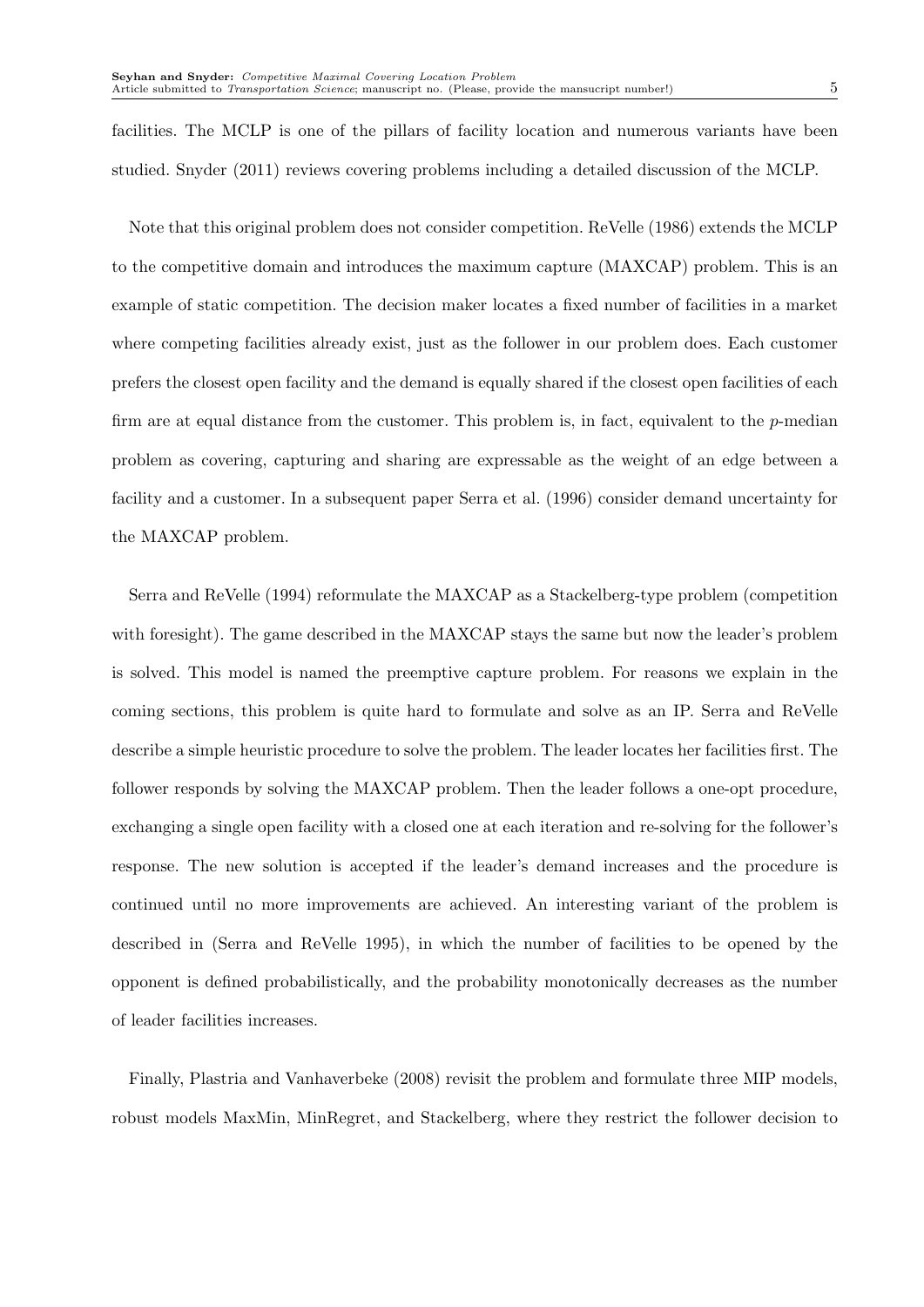a single facility. This assumption allows them to formulate the problem without needing a bilevel formulation. In the models we present below, we extend their Stackelberg approach to allow multiple follower facilities. However, we do not solve for an exact Stackelberg-Nash equilibrium; rather, we describe the follower response heuristically.

From a mathematical programming perspective, our problem is a 0-1 *integer bilevel linear programming problem* (IBLP), where the upper and lower levels correspond to the leader's and the follower's decision stages, respectively. (See (Colson et al. 2007) for a review of bilevel programming.) There are a few solution approaches, including classical branch-and-bound (Bard and Moore 1992, Moore and Bard 1990), cutting planes, and branch-and-cut variants (DeNegre and Ralphs 2009), that have been proposed to solve problems of this type. These algorithms typically struggle when applied to problems with more than a few variables and constraints. More efficient algorithms exist either for problems with continuous variables (which is still an NP-hard optimization problem (Jeroslow 1985)) and problems with special exploitable structures. In general, the existing practical needs for IBLP significantly exceed current solution capabilities (Bard 2009). We propose to reformulate the problem as a single-level 0-1 integer linear problem, and represent the follower's problem by a heuristic that is formulated using additional variables and constraints, whose cardinality is polynomial in the original number of variables and constraints. As the heuristic does not guarantee optimal solutions for the follower, the result is not guaranteed to be optimal for the leader. On the other hand, computational experiments show that the model performs quite well in terms of computational effort and solution quality.

## **3. The Problem**

Before discussing the model, we introduce the problem and related terminology. Then, we describe the mechanics of the underlying Stackelberg game and how we embed the follower's problem into the leader's constraints.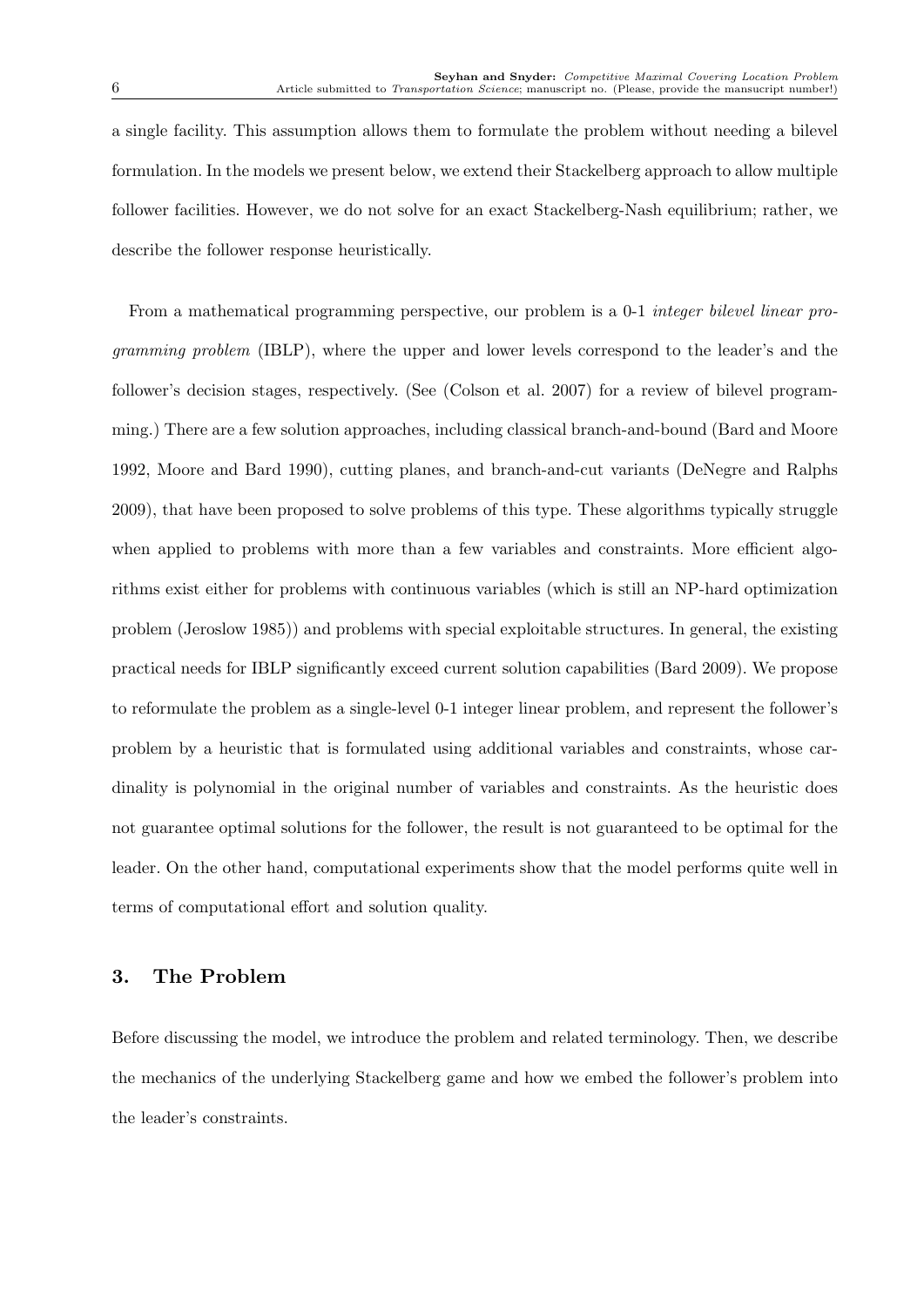

**Figure 1 Customers, potential facilities and coverage relations.**

In our model there are two competing firms, the leader (*L*) and the follower (*F*). Both firms have a number of potential locations where they can build and operate facilities to serve customers. We denote the leader's potential locations with  $s \in S$  and the follower's potential locations with  $t \in T$ . We assume  $S \cap T = \emptyset$  for the moment and in the numerical analysis in Section 6. However, this assumption can be altered without changing the model as we explain later in this section. The leader and the follower, respectively, open *B* and *K* facilities. Customer demand is assumed to accumulate at a number of discrete points and we denote these points with  $i \in I$  and the associated demand with  $d_i$ . Both firms would like to maximize their profits, thus, the total demand they serve.

We define two relations among the components: *coverage* and *preference*. It is customary to use a distance analogy for these relations. An open facility *covers* all the customers that are at most a given service distance (i.e. radius) away from it. Each customer *prefers* the closest open facility that covers her. If there is no open facility that covers a particular customer then that customer is not served. Figure 1 illustrates a simple instance and the coverage relationship among problem entities on a grid assuming a radius of 5 units. We represent these relations as subsets. For a given customer  $i \in I$  the leader [follower] locations that cover her are denoted as the subset  $S_i \subseteq S$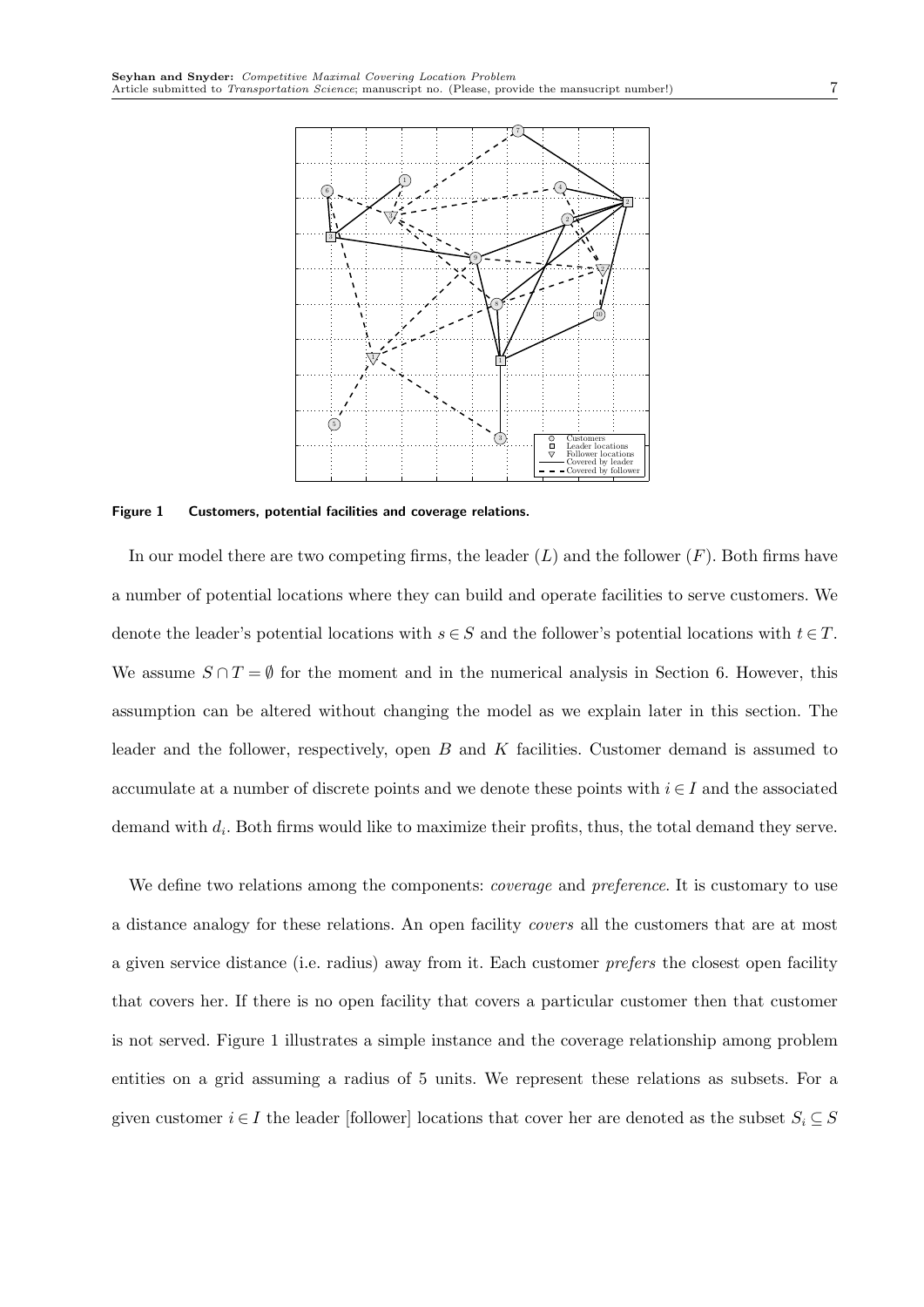$[T_i \subseteq T]$ . We denote the set of leader facilities that customer *i* would prefer over follower location  $t$  by  $S_{it}$ .

The model assumes that the leader is the the first mover. She makes her decision and locates her facilities, then after some time, the follower enters the market and locates his facilities. The follower's problem is to maximize the demand he serves, given the leader's solution. When both parties locate their facilities, the winner for each customer demand is decided according to the outcome matrix presented in Table 1. The winner firm is said to *capture* the customer. Figure 2 illustrates the optimal solution to the specified problem for  $B = K = 2$ , and the customers captured by each player.

**Table 1 Outcome matrix for customer** *i* **: Winner is Leader (L), Follower (F), none (X) or situation is impossible (I).**

|               | Leader, $s$    |  |   |   |                                       |   |                   |
|---------------|----------------|--|---|---|---------------------------------------|---|-------------------|
|               |                |  |   |   | $s \in S_i$                           |   |                   |
|               |                |  |   |   | $s \notin S_i \mid s \in S_{it} \mid$ |   | $s \notin S_{it}$ |
|               | $t \notin T_i$ |  |   | 2 |                                       | 3 |                   |
| Follower, $t$ |                |  |   |   |                                       |   |                   |
|               | $t\in T_i$     |  |   | 5 |                                       |   |                   |
|               |                |  | F |   |                                       |   |                   |

Since the leader is not going to alter her solution after the follower acts, the follower does not need to take into account any strategic response and his problem is relatively easy. It reduces to the MCLP. On the other hand, the problem of the leader is a lot harder as she has to take into account her opponent's strategic response, too. This is difficult for two reasons. The follower, even though we restrict him to open exactly *K* facilities, needs to solve a combinatorial optimization problem which is known to be NP-hard. As almost all facility location problems (including the MCLP) are in this category, this is not surprising. The bad news is that the follower's objective conflicts with the leader's, yet has to be optimized in the leader's problem. Since we are not able to put the follower's objective in the objective function next to the leader's, we ensure that the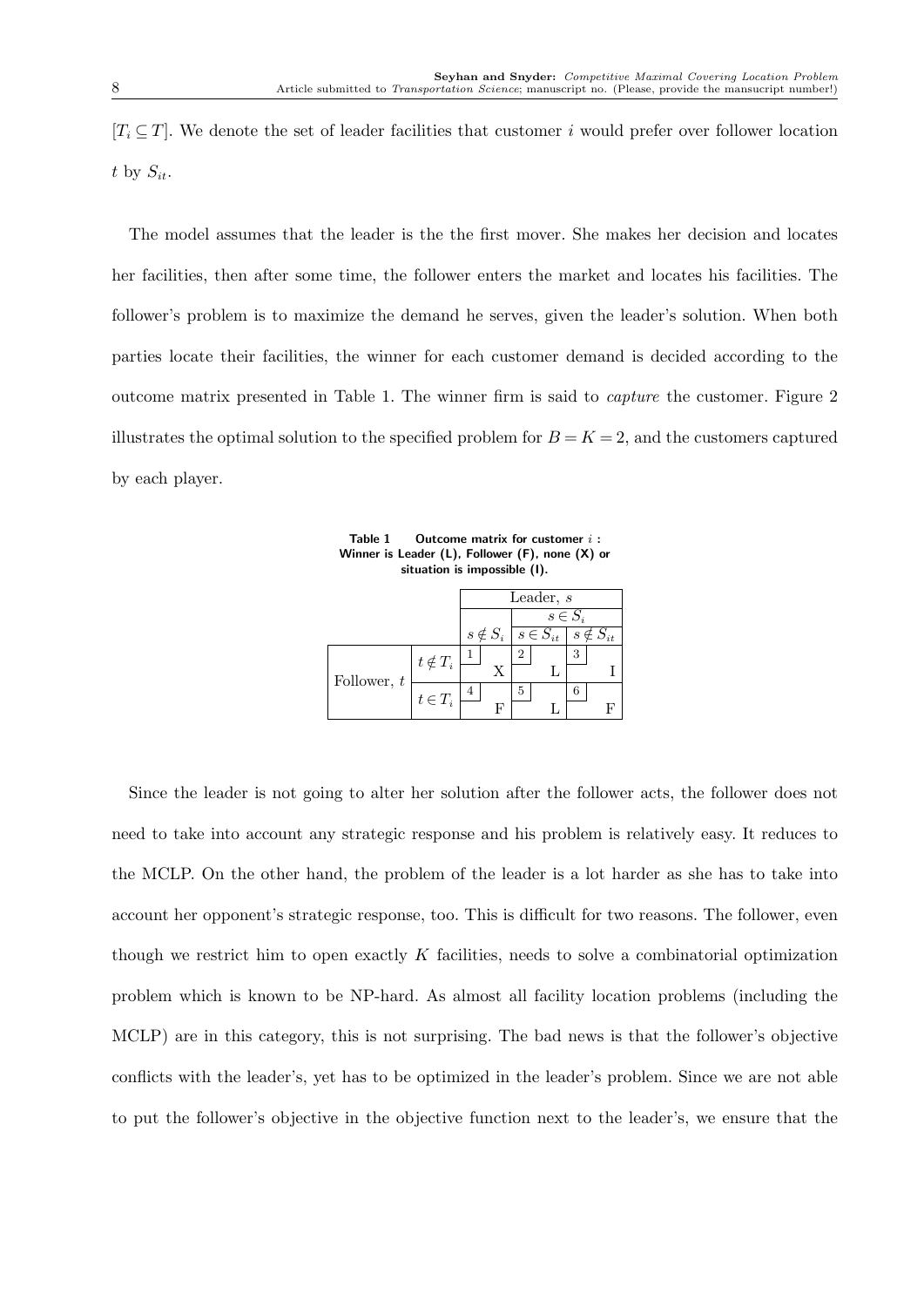

#### **Figure 2 Solution: Opened facilities and captured customers.**

follower problem is solved optimally through constraints, basically by making each suboptimal follower solution infeasible to the leader's problem, as follows:

$$
\max \quad LeaderCapture(L, F) \tag{1}
$$

$$
s.t. \t(2)
$$

$$
Follower Capture(L, F) \ge Follower Capture(L, F') \qquad \forall F'
$$
 (3)

Here, *L* and *F* denote the leader's and follower's location vectors, respectively. The follower has  $C(|T|, K)$  possible choices. This value is very large for large *|T|* and gets larger as *K* approaches *|T|/*2. Therefore the number of required constraints (3) increases very fast, becoming hard to manage even for problems of moderate size. Plastria and Vanhaverbeke (2008) solve this problem by setting  $K = 1$ . They assume that the follower responds by opening a single facility, therefore keeping the number of constraints small.

Instead, we propose the following approach. We don't solve the follower's problem optimally, but replace it with a heuristic solution. We assume that the follower implements the *greedy add algorithm* given the locations of the leader facilities. The algorithm is described in Section 4.2. The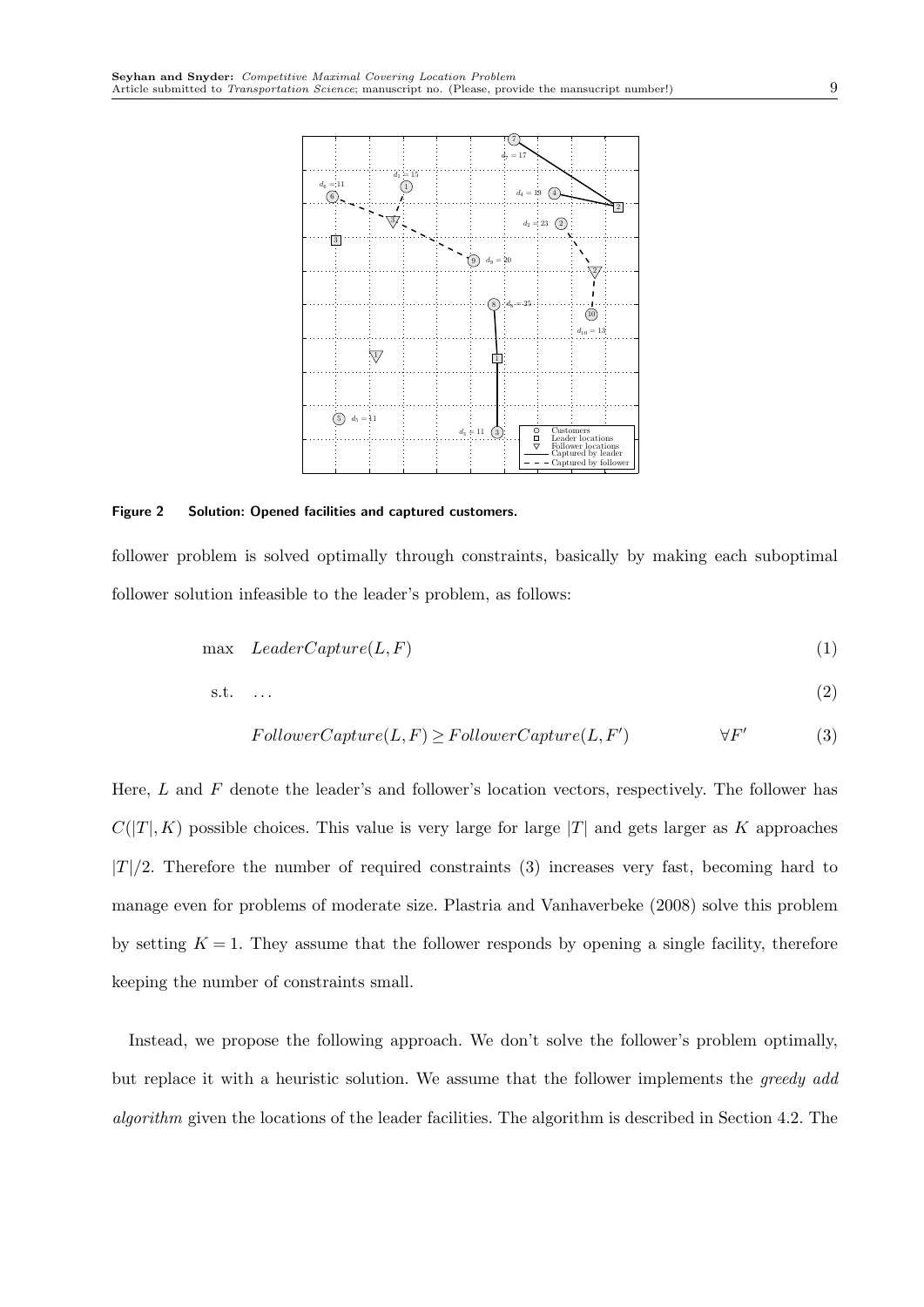leader views this heuristic as a proxy for her opponent's true optimal response, thus maximizes the total demand covered by her facilities assuming that the follower responds by applying his heuristic. We now introduce the rest of the notation and explain the proposed model and the accompanying heuristic.

## **4. The Model**

## **4.1. Terminology and Notation**

We revisit the sets and parameters, and introduce the variables of the model.

Sets

*I*: customers

*S*: potential leader facilities. Subset *S<sup>i</sup>* denotes the set of facilities that can serve (*cover* ) customer  $i \in I$ . Subset  $S_{it}$  denotes the set of leader facilities that customer *i* would prefer to the follower facility *t*.

*T*: potential follower facilities. Subset *T<sup>i</sup>* denotes the set of follower facilities that cover customer  $i \in I$ .

Parameters

 $d_i$ : demand of customer  $i \in I$ 

*B*: number of facilities that the leader will open

*K*: number of facilities that the follower will open, hence the number of greedy add algorithm iterations.

Decision Variables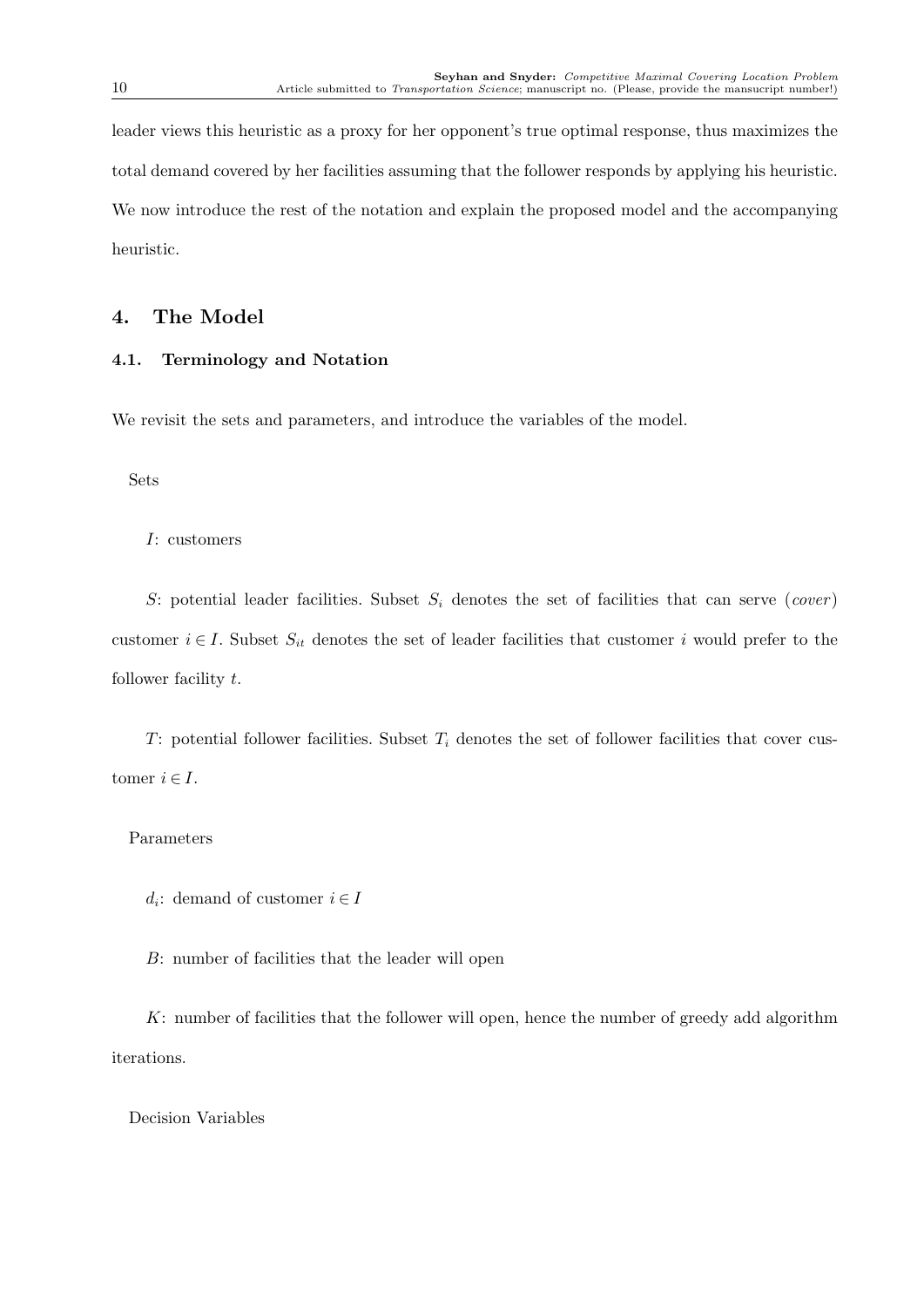*Ls*: binary variable that equals 1 if leader opens facility *s*.

 $F_{tk}$ : binary variable that equals 1 if follower opens facility *t* at the  $k^{\text{th}}$  iteration of the greedy add algorithm.

 $x_i^L$ : binary variable that equals 1 if customer *i* is captured by the leader.

 $x_{ik}^F$ : binary variable that equals 1 if customer *i* is captured by the follower facility opened at the  $k^{\text{th}}$  iteration of the greedy add algorithm.

*y*<sub>*i*tk</sub>: binary variable that equals 1 if customer *i* is still capturable by follower facility  $t \in T$ <sup>*i*</sup> in the  $k<sup>th</sup>$  iteration of the greedy add algorithm (definition of "capturable" to be made more precise later).

Although we define the last three variables as binary variables, we will show that if they are defined as continuous variables, the problem will still have an all-integer solution.

#### **4.2. Follower's Response**

Let us now analyze our assumption on the follower's response. The greedy add procedure (Kuehn and Hamburger 1963) is as follows. At the beginning, all follower locations are closed. The follower receives the decision vector  $L = [L_s]$  from the leader and updates the *y* variables. If a customer *i* can be covered by a particular follower facility *t*, then the customer is still *capturable* at iteration *k* ( $y_{itk} = 1$ ) if there is no better open leader facility, otherwise it is not ( $y_{itk} = 0$ ). Then for each facility that is still closed, the follower calculates the total demand that the facility could capture if it were open  $(\sum_{i \in I} d_i y_{itk})$ . The facility that can capture the largest demand  $(t')$  is opened. The customers who were capturable by this facility are captured  $(x_{ik}^F \leftarrow 1)$  and are removed from further consideration  $(y_{itk'} \leftarrow 0$  for  $k' > k$ ). This is repeated until the follower opens *K* facilities. This algorithm is included as a feasibility problem through constraints in the leader's model, as described in Section 4.3.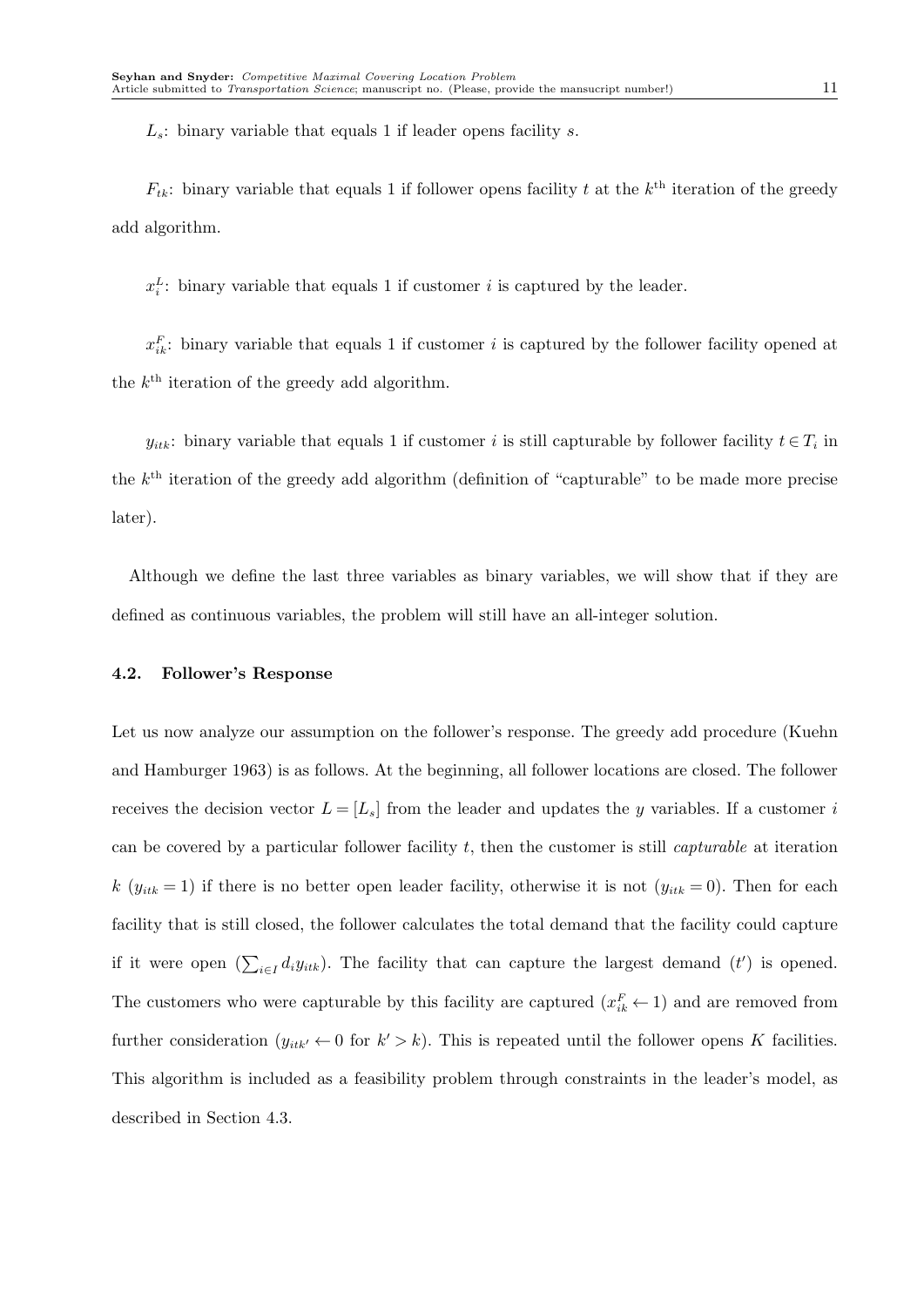We selected this algorithm as the follower's response mainly for two reasons. First, the greedy add algorithm is a well known procedure for facility location problems. The quality of the solution it provides depends heavily on the characteristics of the underlying graph for the follower's problem. It does not guarantee optimality in the majority of the cases. The leader's solution is optimal if, after fixing the leader's solution, the follower's best response (solution of the resulting MCLP) and the result of the greedy add algorithm give the same result. The second reason is that it enables us to embed the follower's response into the leader's problem using a polynomial number of new constraints. (In contrast, recall from Section 3 that a straightforward embedding of the follower's problem into the leader's would require an exponential number of constraints.) In the computational study, we discuss this and the effectiveness of the approach. Next we introduce and explain our mathematical model.

## **4.3. Leader's Problem**

The leader aims to maximize the demand she captures. The objective function is therefore the total demand captured by the leader.

$$
\sum_{i \in I} d_i x_i^L \tag{4}
$$

The leader is going to open at most *B* facilities.

$$
\sum_{s \in S} L_s \le B \tag{5}
$$

(*B* can also be interpreted as an investment budget if we introduce a fixed cost of investment for each facility.) The greedy add algorithm requires exactly one follower facility to be opened at each iteration  $k = 1, \ldots, K$ .

$$
\sum_{t \in T} F_{tk} = 1 \quad \forall k = 1, \dots, K \tag{6}
$$

A particular follower facility  $t \in T$  can be opened at most once throughout the algorithm.

$$
\sum_{k=1}^{K} F_{tk} \le 1 \quad \forall t \in T \tag{7}
$$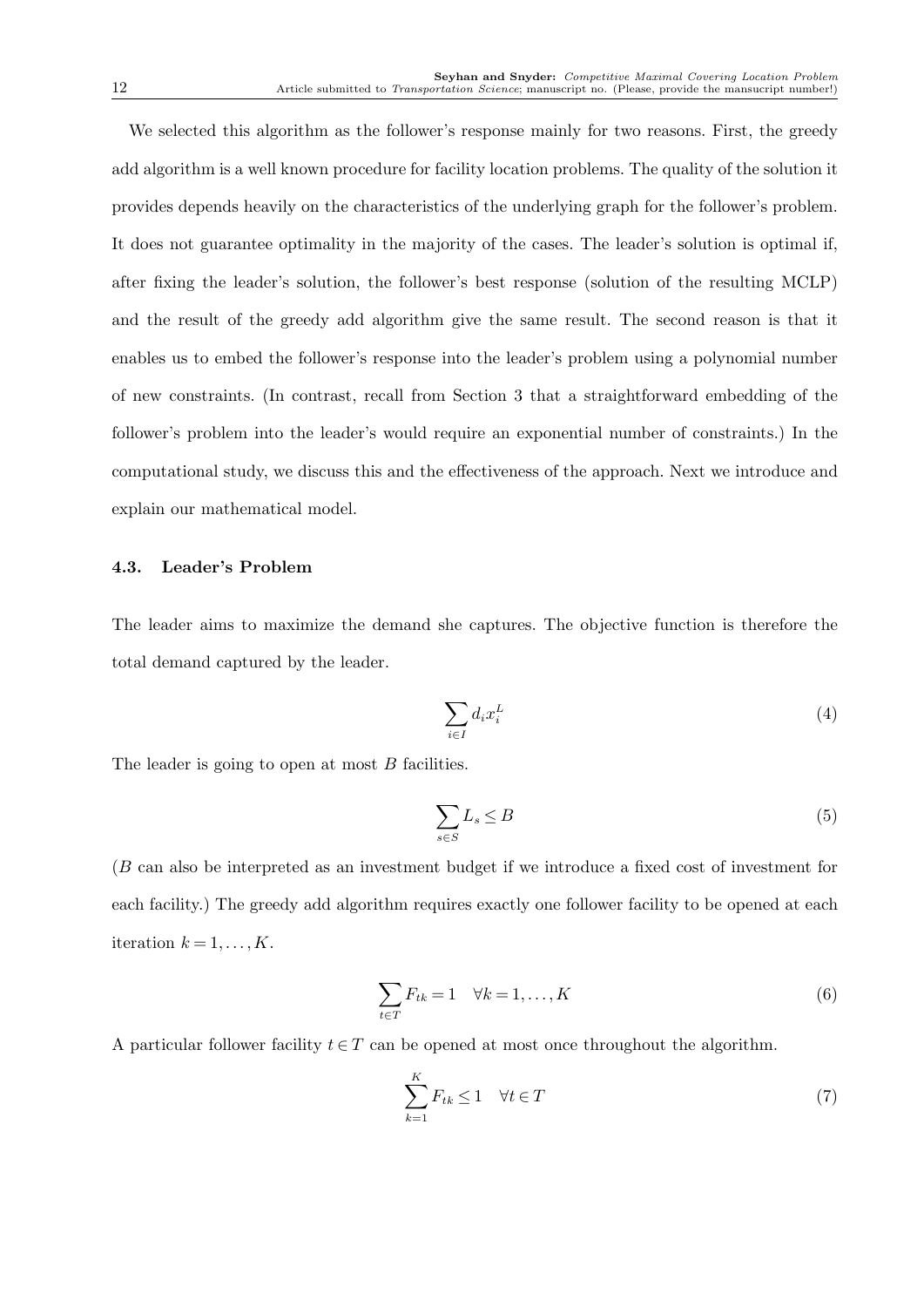A particular customer  $i \in I$  can be captured by at most one of the firms.

$$
x_i^L + \sum_{k=1}^K x_{ik}^F \le 1 \quad \forall i \in I
$$
\n
$$
(8)
$$

The leader has to have an open and covering facility to capture customer *i*. That is,  $x_i^L = 1 \Rightarrow \exists s \in S_i$ such that  $L_s = 1$ , or equivalently  $L_s = 0 \ \forall s \in S_i \Rightarrow x_i^L = 0$ .

$$
x_i^L \le \sum_{s \in S_i} L_s \quad \forall i \in I \tag{9}
$$

The above requirement is valid for the follower, too.  $x_{ik}^F = 1 \Rightarrow \exists t \in T_i$  such that  $F_{tk} = 1$  or equivalently  $F_{tk} = 0 \ \forall t \in T_i \Rightarrow x_{ik}^F = 0.$ 

$$
x_{ik}^F \le \sum_{t \in T_i} F_{tk} \quad \forall i \in I, k = 1, \dots, K
$$
\n
$$
(10)
$$

After the leader's decision is finalized we need to determine whether a customer *i* is still capturable by a covering facility  $t \in T_i$ . This is the initialization step of the greedy add algorithm. The following two constraints determine if a customer is still capturable by a facility. Given a customer *i* and a covering potential follower facility *t*, if the leader has no better facility than *t*, then *i* can be capturable by the follower by opening facility *t*. We denote this situation as  $y_{it1} = 1$ .

$$
1 - y_{it1} \le \sum_{s \in S_{it}} L_s \quad \forall i \in I, t \in T_i \tag{11}
$$

On the other hand, if leader opens a better facility  $s \in S_{it}$  then the follower cannot capture customer *i* through facility *t*. We denote this situation as  $y_{it1} = 0$ .

$$
1 - y_{it1} \ge L_s \quad \forall i \in I, t \in T_i, s \in S_{it} \tag{12}
$$

For the remaining iterations ( $k \geq 2$ ) we update the value of  $y_{itk}$  as follows: if *i* is initially capturable  $(y_{it1} = 1)$  and it is not captured by the follower yet  $(\sum_{k' < k} x_{ik'}^F = 0)$  it is still capturable  $(y_{itk} = 1)$ .

$$
y_{itk} \ge y_{it1} - \sum_{k'=1}^{k-1} x_{ik'}^{F} \quad \forall i \in I, t \in T_i, k = 2, ..., K
$$
 (13)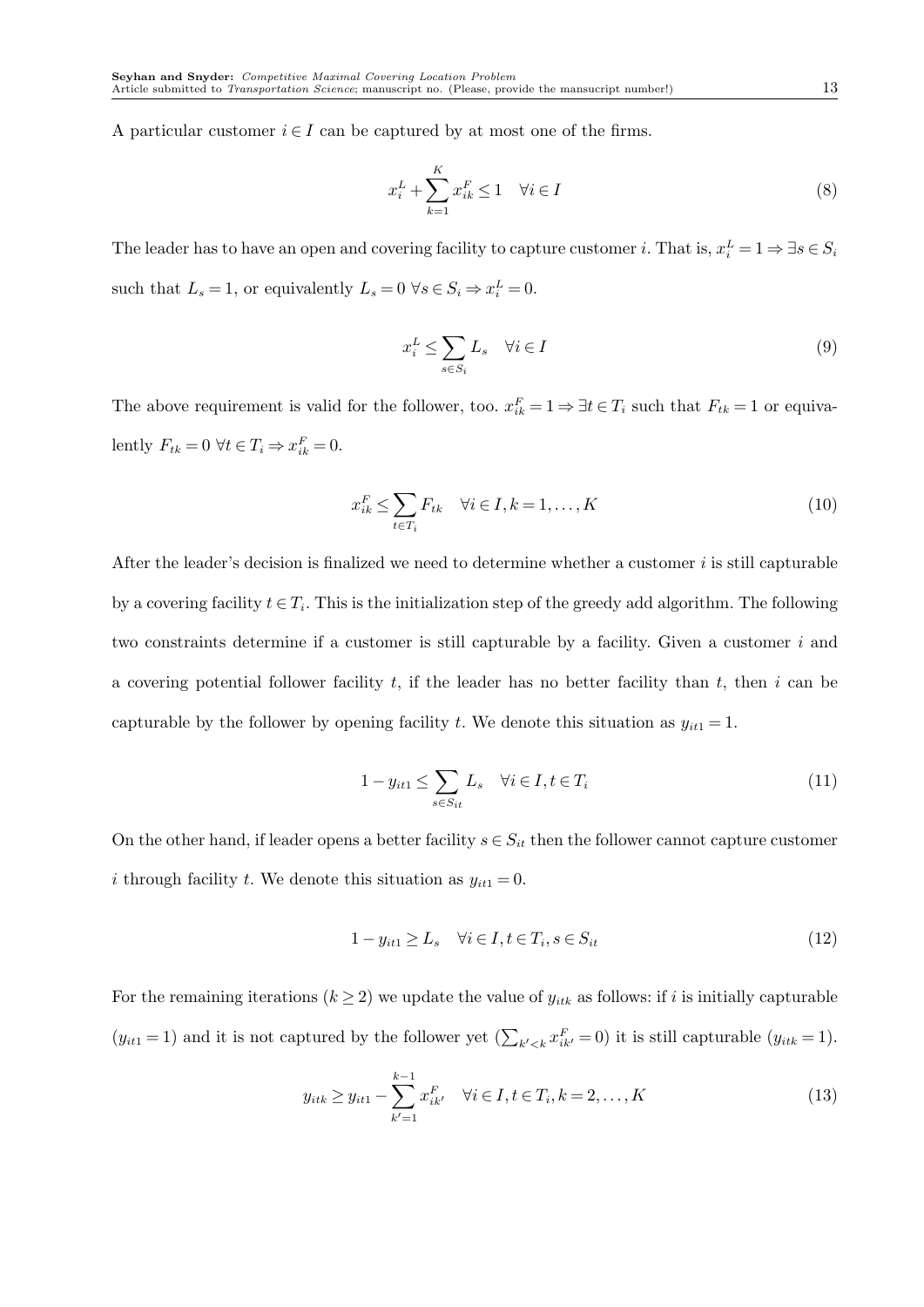A customer becomes noncapturable once it is captured.

$$
y_{itk} \le 1 - \sum_{k'=1}^{k-1} x_{ik'}^F \quad \forall i \in I, t \in T_i, k = 2, ..., K
$$
 (14)

Finally, a noncapturable customer stays noncapturable.

$$
y_{itk} \le y_{i,t,k-1} \quad \forall i \in I, t \in T_i, k = 2, \dots, K \tag{15}
$$

The greedy add algorithm is implemented through the following constraints. At each iteration *k*, the follower captures a total demand that is at least equal to the largest capturable demand by a single follower facility.

$$
\sum_{i \in I: t \in T_i} d_i y_{itk} \le \sum_{i \in I} d_i x_{ik}^F \quad \forall t \in T, k = 1, \dots, K
$$
\n(16)

At iteration *k*, customer *i* is captured if the follower opens a covering facility *t* and the customer is capturable by *t*.

$$
x_{ik}^F \ge F_{tk} + y_{itk} - 1 \quad \forall i \in I, t \in T_i, k = 1, \dots, K
$$
\n
$$
(17)
$$

On the other hand, customer *i* is not captured if the follower opens a covering facility *t* but the customer is not capturable by *t*.

$$
x_{ik}^F \le 1 - F_{tk} + y_{itk} \quad \forall i \in I, t \in T_i, k = 1, \dots, K
$$
\n
$$
(18)
$$

Taken together, (10), (17), and (18) ensure that  $x_{ik}^F = 1$  if and only if *i* was captured by the follower facility opened at iteration *k*. Finally, the variables have the following restrictions.

$$
L_s, F_{tk} \in \{0, 1\} \quad \forall s \in S; t \in T, k = 1, \dots, K \tag{19}
$$

$$
x_i^L, x_{ik}^F, y_{itk} \ge 0 \quad \forall i \in I; t \in T_i, k = 1, \dots, K
$$
\n
$$
(20)
$$

Theorem 1. *The formulation above ensures the outcomes of the game depicted in Table 1.*

*Proof.* Each of the six cases (cells) in the outcome matrix are satisfied as follows.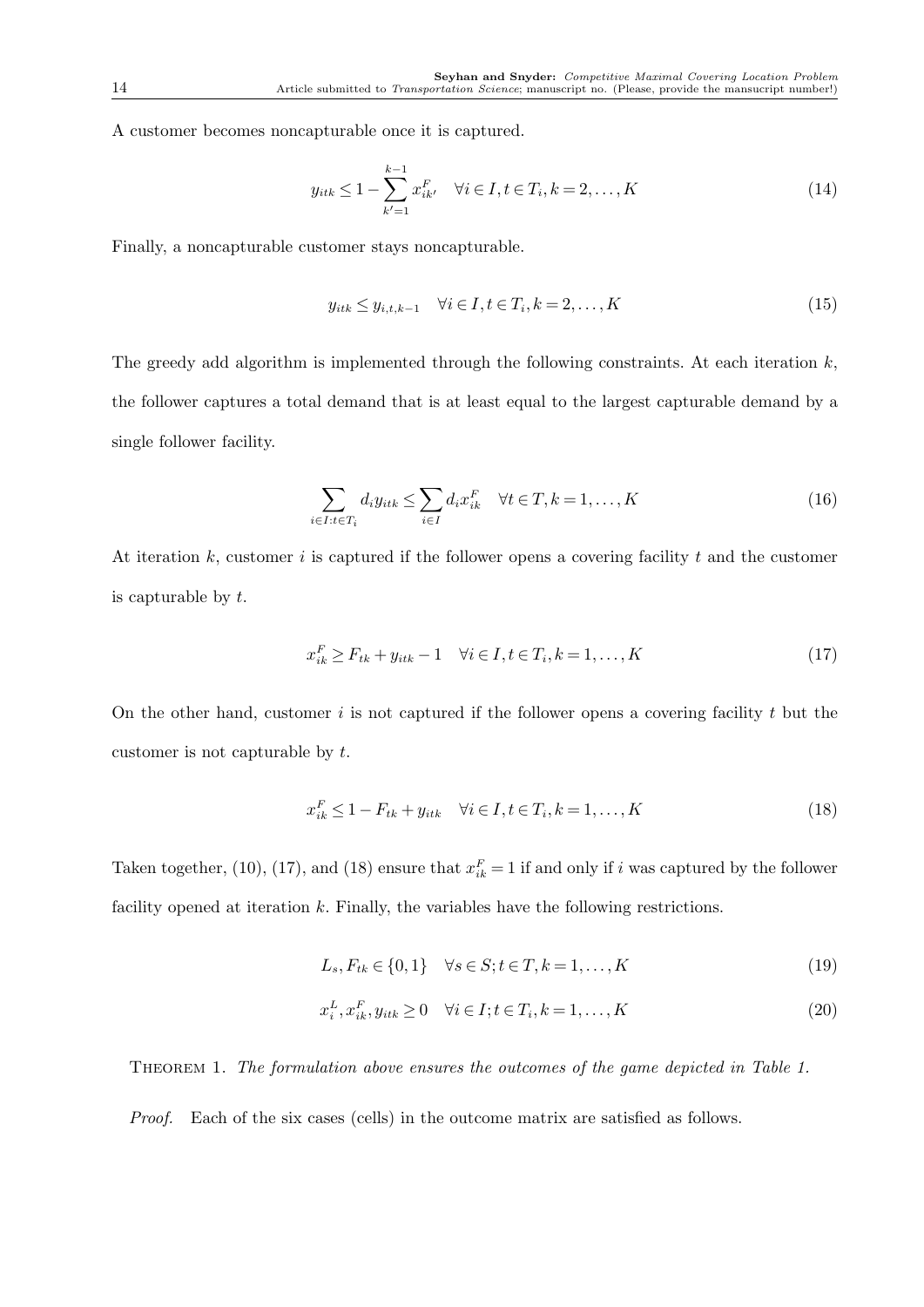1. If  $L_s = 0$  for all  $s \in S_i$  and  $F_{tk} = 0$  for all  $t \in T_i$ , then  $x_i^L = 0$  and  $x_{ik}^F = 0$  by constraints (9) and (10), respectively.

2. If  $F_{tk} = 0$  for all  $t \in T_i$  and  $k = 1, ..., K$  and there is at least one  $s \in S_i$  such that  $L_s = 1$ , then  $x_{ik}^F = 0$  for all *k* by constraint (10), and  $x_i^L \le 1$  by (9) and (8). Then,  $x_i^L = 1$  because the leader maximizes total captured demand.

3. The case is impossible because if  $s \in S_i$  but  $t \notin T_i$ , customer prefers *s* to *t*, thus  $s \in S_i$ .

4. If  $L_s = 0$  for all  $s \in S_i$  and there is at least one  $t \in T_i$  such that  $F_{tk} = 1$ , then  $x_{ik}^F = 1$  by constraints (17) and (8).

5. If there is an  $s \in S_i$  such that  $L_s = 1$ , for each  $t \in T_i$  with  $F_{tk} = 1$ , then  $y_{itk} = 0$  for such  $t$  by constraints (12) and (15). Then  $x_{ik}^F = 0$  by (18).  $x_i^L = 1$  as in case 2.

6. If there is a  $t \in T_i$  such that  $F_{tk} = 1$  but  $L_s = 0$  for all  $s \in S_{it}$  then  $y_{it1} = 1$ , and  $y_{itk} = 0$  if  $x_{ik'} = 1$  for some  $k' < k$  by (14), or  $y_{itk} = 1$  and  $x_{i,k} = 1$  by (17)

THEOREM 2. *Variables*  $x_i^L$ ,  $x_{ik}^F$  and  $y_{itk}$  assume binary values in the optimal solution.

*Proof.* Constraints (11) and (12), and nonnegativity constraint (20) imply that  $y_{it1} \in$  $[\max\{0, 1-\sum_{s\in S_{it}}L_s\}, 1-\max_{s\in S_{it}}\{L_s\}].$  Thus, given binary  $L_s$ , each  $y_{it1}$  is assigned a binary value.

At iteration  $k'$ , assume we have binary  $L_s$ ,  $F_{tk'}$  and  $y_{itk'}$ . If there is no  $t \in T_i$  such that  $F_{tk'} = 1$ ,  $x_{ik}^F = 0$  by constraint 10 and  $y_{itk'+1} = y_{itk'}$ . If there is at least one such *t*, then given binary  $y_{itk'}$ , constraints (17) and (18) imply that  $x_{ik'}^F = y_{itk'} = 1$ , thus binary. Therefore  $y_{itk'+1}$  is also binary. Then, by induction, all  $x_{ik}^F$  and  $y_{itk}$  are binary.

If there is a *k* such that  $x_{ik}^F = 1$ , by constraint (8)  $x_i^L = 0$ . If there is no  $s \in S_i$  such that  $L_s = 1$ , by constraint (9)  $x_i^L = 0$ . If neither of these are true,  $x_i^L = 1$  as in case 5 of Theorem 1.

Theorem 3. *Any follower response enforced by the above model corresponds to a greedy add algorithm result.*

*Proof.* At each iteration k, the follower facility which can capture the largest remaining demand is opened. That is,  $F_{tk} = 1 \Rightarrow t = \arg \max_{t'} {\sum_{i \in I} d_i y_{itk}}$ . The converse is also true if the maximizer is unique. Otherwise, there would be some  $t' \neq t$  such that  $\sum_{i \in I} d_i y_{it'k} > \sum_{i \in I} d_i y_{itk}$ . Then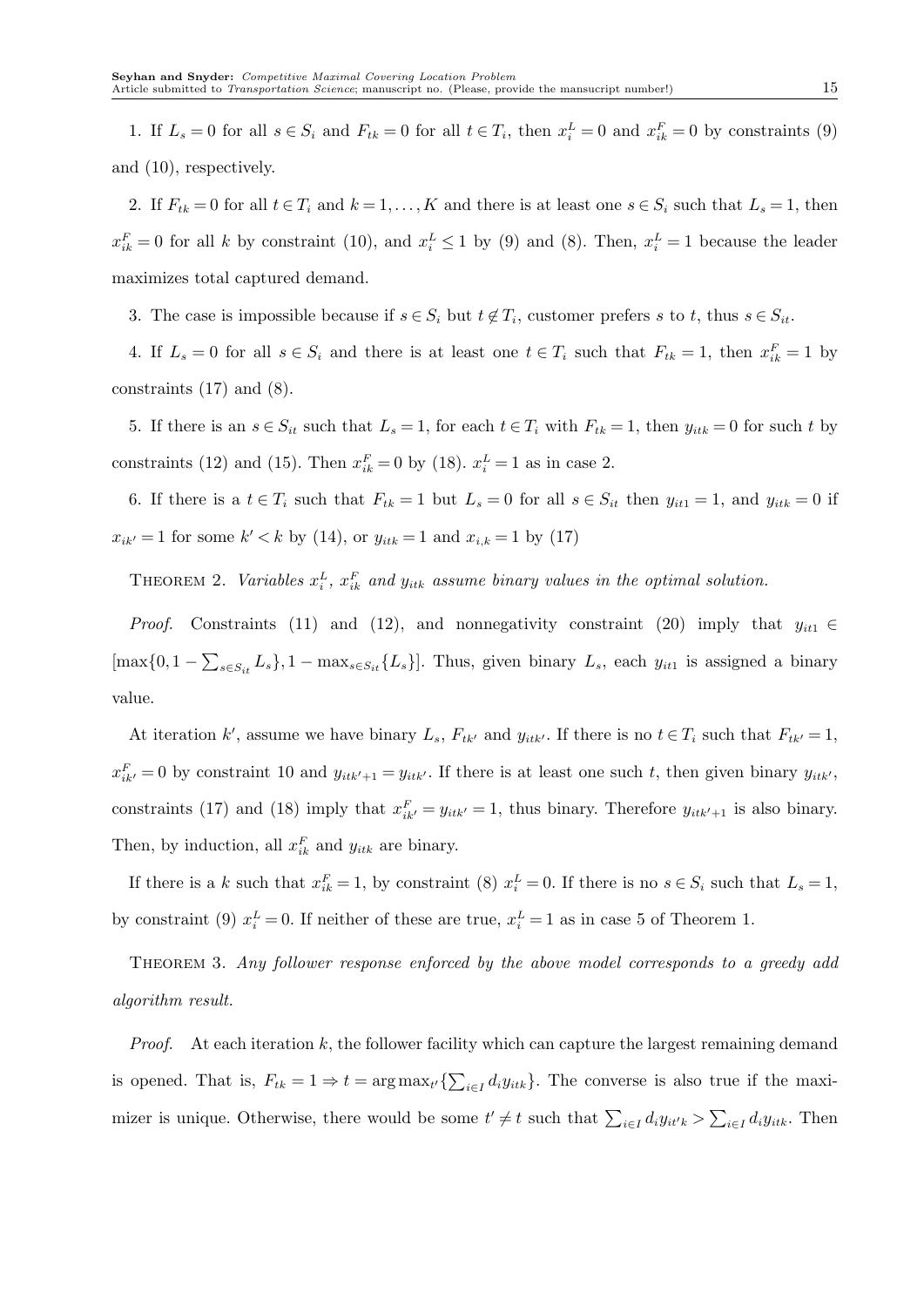$\sum_{i\in I} d_i x_{ik}^F > \sum_{i\in I} d_i y_{itk}$  by (16). However, if  $F_{tk} = 1$ , by (17) and (18),  $x_{ik}^F = y_{itk}$ . These constraints are only for  $(i, t)$  pairs such that  $t \in T_i$ , yet constraints (6) and (10) imply that for all *i* such that  $t \notin T_i$ ,  $x_{ik}^F = 0$ . Therefore,  $\sum_{i \in I} d_i x_{ik}^F = \sum_{i \in I} d_i y_{itk}$ , which is a contradiction.

Also it follows that all of the demand capturable by *t* is captured and no noncapturable demand is captured. A total of *K* facilities are opened in this manner and the result is a greedy add algorithm solution.

Note that the greedy add algorithm may return different solutions and total captured demands for the follower if one does not use a stable selection procedure between the multiple maximizers of an iteration. In the model stated above, if there are multiple maximizers at a step of the greedy add algorithm, then the optimal solution selects the one that would result in the greatest objective value for the leader. To avoid this optimistic outcome, we can introduce a stable selection procedure for the multiple maximizers of an iteration. An example procedure could be defining a precedence order for the follower (e.g., index of the facility) such that the ties are resolved according to that order (e.g., select the one with the least index). We can enforce such a selection rule by introducing the following constraint.

$$
\sum_{i \in I} d_i y_{itk} - \sum_{i \in I} d_i x_{ik}^F + \alpha_t F_{tk} \le \sum_{t' \in T} \alpha_{t'} F_{t'k} \quad \forall t \in T, k = 1, \dots, K
$$
\n(21)

where  $\alpha_t \in (0, \min_i\{d_i\})$  and  $\alpha_t > \alpha_{t'}$  if and only if t precedes t' on the selection rule. This way the ties would be solved in favor of the first alternative according to the precedence order.

The leader solves Problem 1. We refer to the following formulation as CMCLP1.

PROBLEM 1 (COMPETITIVE MCLP WITH HEURISTIC FOLLOWER RESPONSE).

$$
\max \sum_{i \in I} d_i x_i^L \tag{4}
$$

$$
\text{s.t.} \quad \sum_{s \in S} L_s \le B \tag{5}
$$

∑ *t∈T*  $\forall k = 1, \ldots, K \quad (6)$ 

$$
\sum_{k=1}^{K} F_{tk} \le 1 \qquad \forall t \in T \quad (7)
$$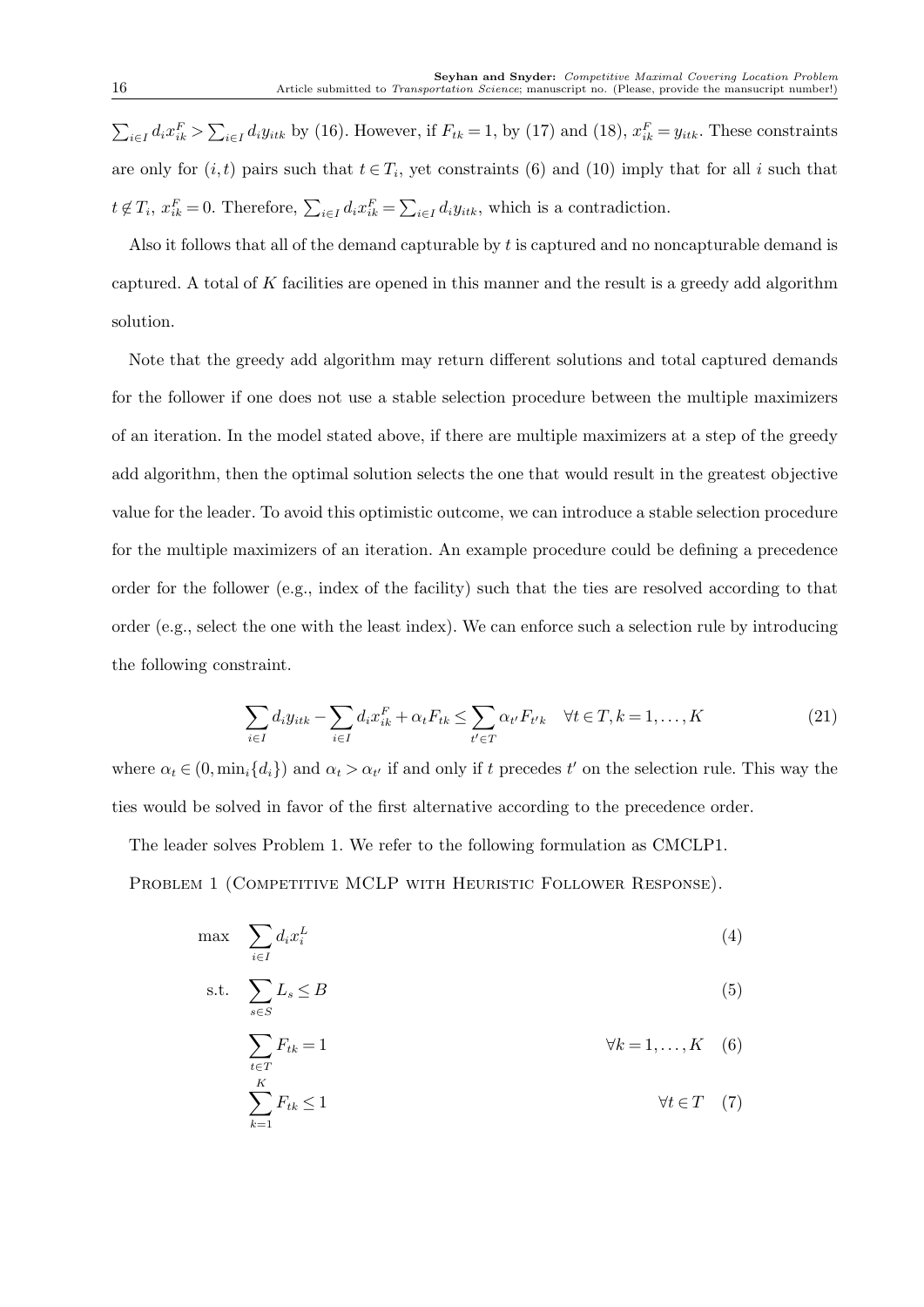$$
x_{i}^{L} + \sum_{k=1}^{K} x_{ik}^{F} \le 1 \qquad \forall i \in I \quad (8)
$$
  
\n
$$
x_{i}^{L} \le \sum_{s \in S_{i}} L_{s} \qquad \forall i \in I, k = 1,..., K \quad (10)
$$
  
\n
$$
1 - y_{it1} \le \sum_{s \in S_{it}} L_{s} \qquad \forall i \in I, k = 1,..., K \quad (10)
$$
  
\n
$$
1 - y_{it1} \ge L_{s} \qquad \forall i \in I, t \in T_{i}, s \in S_{it} \quad (12)
$$
  
\n
$$
y_{itk} \ge y_{itk-1} - x_{ik-1}^{F} \qquad \forall i \in I, t \in T_{i}, s \in S_{it} \quad (12)
$$
  
\n
$$
y_{itk} \le 1 - \sum_{k'=1}^{k-1} x_{ik}^{F} \qquad \forall i \in I, t \in T_{i}, k = 2,..., K \quad (13)
$$
  
\n
$$
y_{itk} \le y_{itk-1} \qquad \forall i \in I, t \in T_{i}, k = 2,..., K \quad (14)
$$
  
\n
$$
y_{itk} \le y_{itk-1} \qquad \forall i \in I, t \in T_{i}, k = 2,..., K \quad (15)
$$
  
\n
$$
\sum_{i \in I} d_{i} y_{it} \le \sum_{i \in I} \sum_{k} d_{i} x_{ik}^{F} \qquad \forall t \in T, k = 1,..., K \quad (16)
$$
  
\n
$$
x_{ik}^{F} \ge F_{tk} + y_{itk} - 1 \qquad \forall i \in I, t \in T_{i}, k = 1,..., K \quad (17)
$$
  
\n
$$
x_{ik}^{F} \le 1 - F_{tk} + y_{itk} \qquad \forall i \in I, t \in T_{i}, k = 1,..., K \quad (18)
$$
  
\n
$$
L, F \in \{0, 1\}
$$

$$
x^L, x^F, y \ge 0 \tag{20}
$$

#### **4.4. Alternative Formulations**

CMCLP1 has the following two features that we might alter to obtain better formulations. First, it does not recognize which follower facility captures the customer at a given iteration. Second, it does not assume transitivity in customer preference. It has a follower point of view in defining the capturability, which we can define alternatively from the leader's point of view using transitivity.

#### **4.4.1. CMCLP2: Identifying The Capturing Follower Facility** In

CMCLP1, there is no variable that identifies which follower facility captures a given customer at a given iteration. This information is retrievable using  $x_{ik}^F$  and  $F_{tk}$  once the problem is solved. We introduce the variable  $x_{itk}^F$ , which equals 1 if customer *i* is captured by facility *t* at iteration *k*. This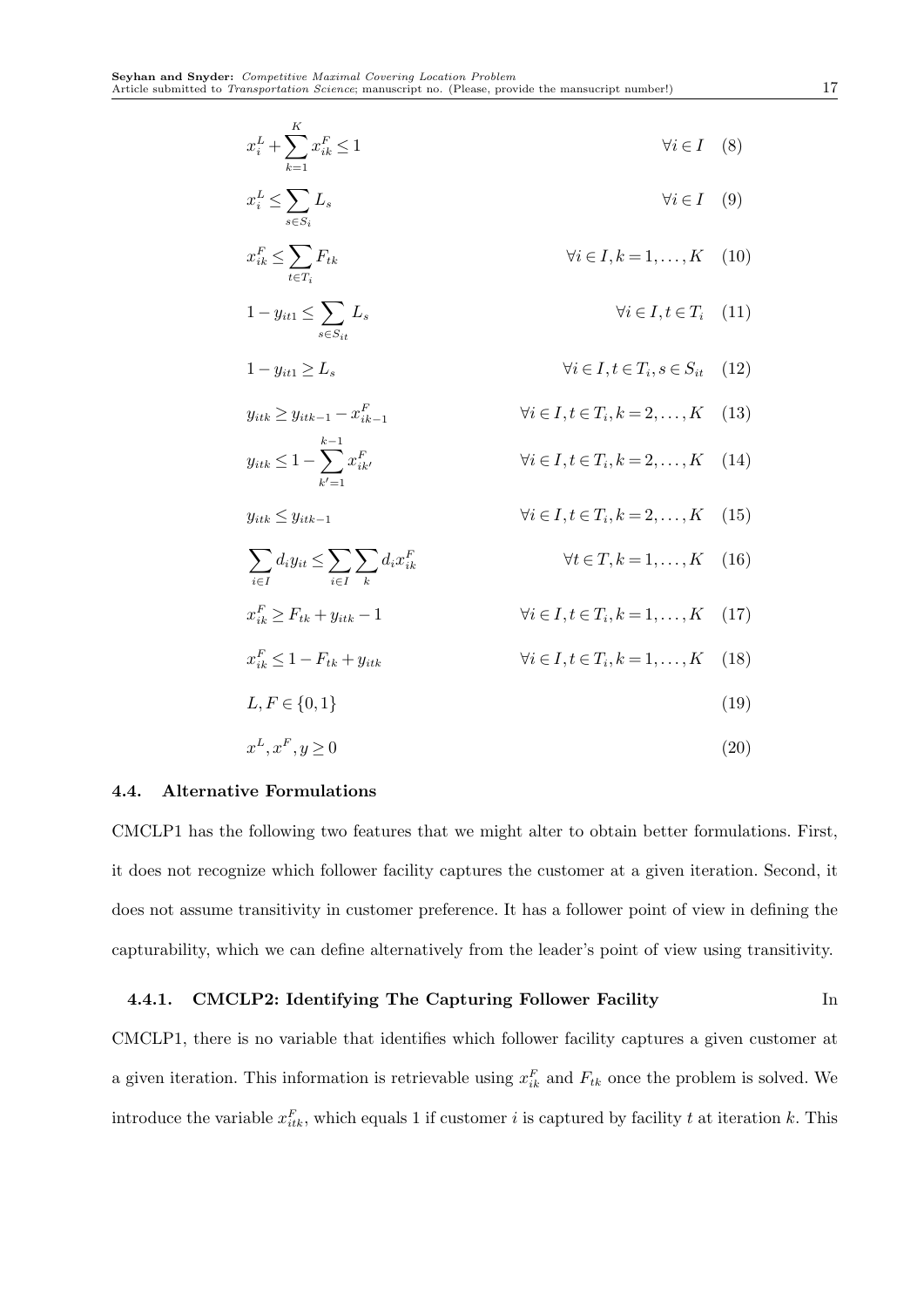alters the previous formulation slightly. For constraints, (8), (13), (14) and (16), we simply replace  $x_{ik}^F$  with  $\sum_{t \in T_i} x_{itk}^F$  because only one facility can capture a given customer in a given iteration.

On the other hand, the new variable allows us to define stronger relationships between *y*, *F* and  $x<sup>F</sup>$ . Facility *t* captures a customer only if it is open and the customer is capturable in the given iteration.

$$
x_{itk}^{F} \ge F_{tk} + y_{itk} - 1 \quad \forall i \in I, t \in T_i, k = 1, ..., K
$$
\n(22)

If any of these conditions are not satisfied, the customer cannot be captured by facility *t*.

$$
x_{itk}^F \le F_{tk} \quad \forall i \in I, t \in T_i, k = 1, \dots, K
$$
\n
$$
(23)
$$

$$
x_{itk}^F \le y_{itk} \quad \forall i \in I, t \in T_i, k = 1, \dots, K \tag{24}
$$

Therefore, we can replace constraints  $(10)$ ,  $(17)$  and  $(18)$  with  $(23)$ ,  $(22)$  and  $(24)$ , respectively. Finally, we can obtain an improvement in constraint (15), which can be altered as  $y_{itk} \leq y_{itk-1}$  $x_{itk-1}^F$ . Introducing the new index increases the number of variables and constraints, but the tighter constraints lead to improved performance; see Section 6 for more details.

**4.4.2. CMCLP3: Capturability From Leader's Point Of View** CMCLP1 takes the follower's point of view in formulating the capturability of a customer—variable *y*. It relies on the set  $S_{it}$  that is defined for each  $(i, t)$  pair. Note that this set definition does not assume transitive customer preference among members of  $S \cup T$ , even though consumer preferences are generally transitive. If we assume transitivity, we can use an alternative and tighter formulation. Therefore, let *≽<sup>i</sup>* be a strict total preference relation (complete, reflexive, transitive and antisymmetric) over the choice set  $S \cup T$ . Let ties be broken (e.g. in favor of the smaller-indexed facility) before we apply the preference relation. We introduce a new variable *aisk* which equals 1 if customer *i* patronizes leader facility s before iteration  $k$ —in a sense the game is played in  $1 + K$  stages, which represent the leader's move and the follower's *K* consecutive moves, respectively. Then we make the following changes in CMCLP1.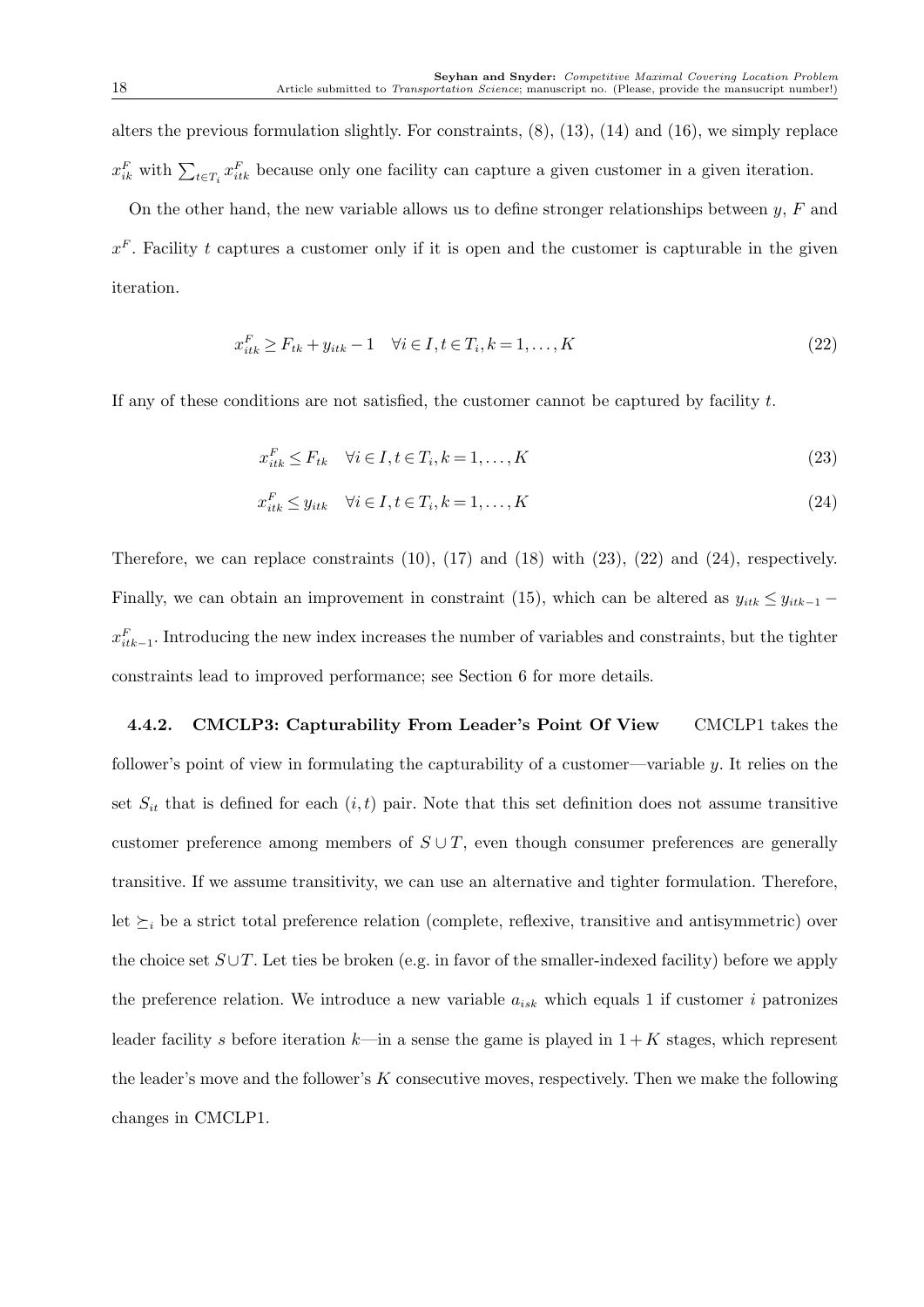$$
\sum_{s \in S_i} a_{isk} + \sum_{k'=1}^{k-1} x_{ik'}^F \le 1 \quad \forall i \in I, k = 1, ..., K
$$
 (25)

At the leader's decision stage, a customer can only patronize an open leader facility.

$$
a_{is1} \le L_s \quad \forall i \in I, s \in S_i \tag{26}
$$

When leader facility *s* is opened the following two conditions hold. A covered customer cannot be assigned to a less preferred facility (27), but it can be assigned to *s* or a more preferred facility (28).

$$
L_s \le 1 - \sum_{s' \in S_i : s \succ_i s'} a_{is'1} \quad \forall i \in I, s \in S_i
$$
\n
$$
(27)
$$

$$
L_s \leq \sum_{s' \in S_i : s' \succeq is} a_{is'1} \quad \forall i \in I, s \in S_i
$$
\n
$$
(28)
$$

A customer is considered capturable by a given follower facility *t* if it is not currently held by a better leader facility and has not already been captured by the follower. At each step of the greedy add algorithm, the left-hand side of the inequality is the total demand capturable by each follower facility and the right-hand side equals the demand captured by the follower in that iteration. This guarantees that the demand captured at each iteration is the largest capturable demand by a single open facility.

$$
\sum_{i \in I: t \in T_i} d_i \left( 1 - \sum_{s \in S_i: s \succ_i t} a_{isk} - \sum_{k'=1}^{k-1} x_{ik'}^F \right) \le \sum_{i \in I} d_i x_{ik}^F \quad \forall t \in T, k = 1, \dots, K
$$
\n(29)

Then, we have the following three counterparts of the previous model ensuring that (29) holds at equality for the opened facility. At a given iteration *k*, if customer *i* is captured, a covering follower facility *t* should be open.

$$
x_{ik}^F \le \sum_{t \in T_i} F_{tk} \quad \forall i \in I, k = 1, \dots, K
$$
\n
$$
(30)
$$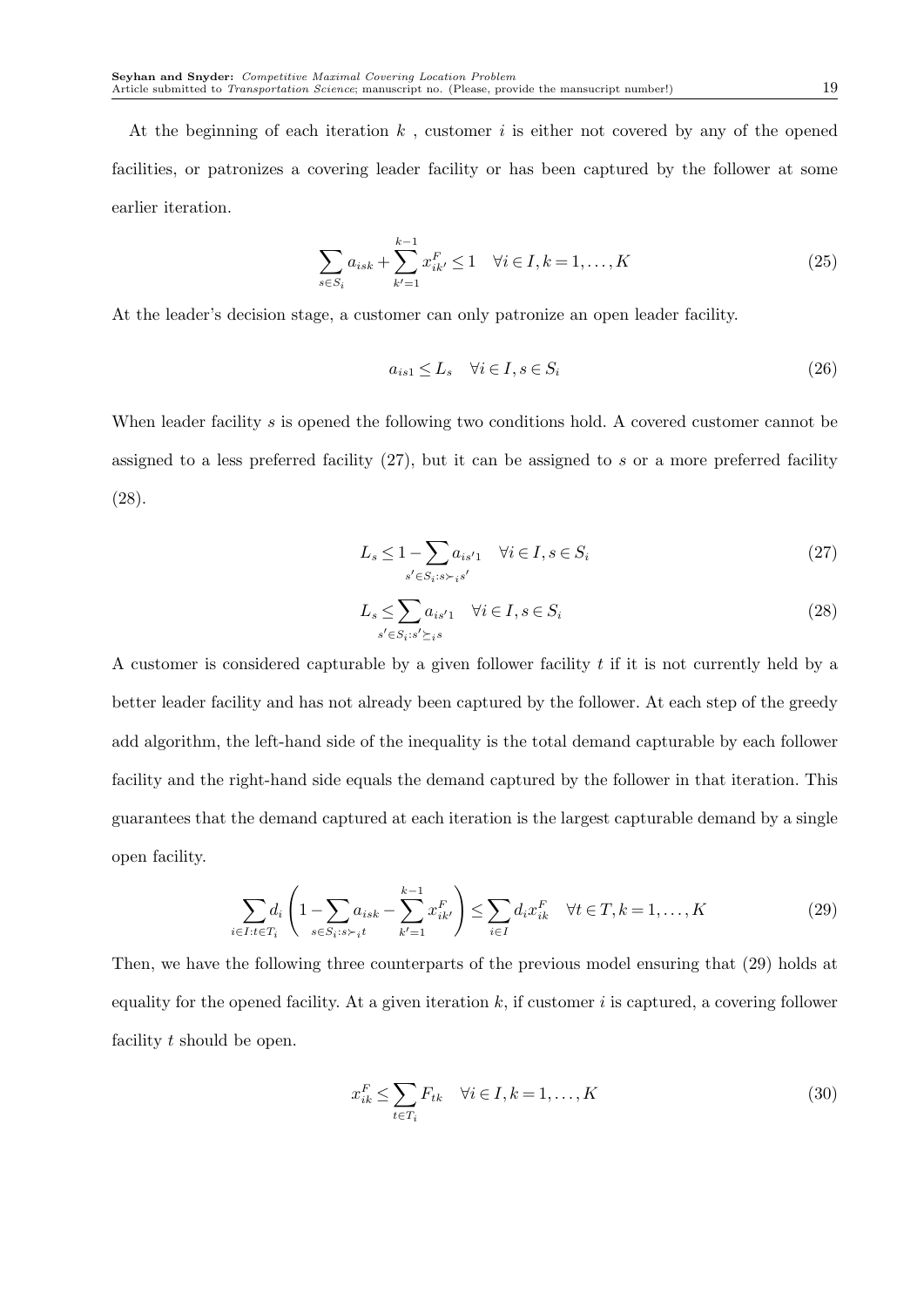Thus if customer *i* is capturable by *t*, and *t* or a better follower facility is open, *i* is captured (31). However, if it is not capturable by *t*, yet the opened follower facility is *t* or worse, then it cannot be captured (32). (This can be incorporated in the same way into CMCLP1 (but not to CMCLP2) by replacing  $F_{tk}$  in (17) and (18) with  $\sum_{t' \in T_i: t' \succeq_i t} F_{t'k}$  and  $\sum_{t' \in T_i: t \succeq_i t'} F_{t'k}$ , respectively.)

$$
x_{ik}^F \ge \sum_{t' \in T_i : t' \ge i} F_{t'k} - \sum_{s \in S_i : s \succ i} a_{isk} - \sum_{k'=1}^{k-1} x_{ik'}^F \quad \forall i \in I, t \in T_i, k = 1, ..., K
$$
 (31)

$$
x_{ik}^F \le 2 - \sum_{t' \in T_i : t \succeq_i t'} F_{t'k} - \sum_{s \in S_i : s \succ_i t} a_{isk} - \sum_{k'=1}^{k-1} x_{ik'}^F \quad \forall i \in I, t \in T_i, k = 1, ..., K
$$
 (32)

The assignment status of customer *i* to a particular leader facility *s*, after the initial assignment in (27)–(28) is updated in one of the following three ways. If *i* is not assigned to (held by) *s* at a given iteration, it would not be in the subsequent iterations (33). If the leader was holding *i* and a better follower facility was not opened, the leader continues to hold it (34).

$$
a_{isk} \le a_{isk-1} \quad \forall i \in I, s \in S_i, k = 2, \dots, K
$$
\n
$$
(33)
$$

$$
a_{isk} \ge a_{isk-1} - \sum_{t \in T_i : t \succ s} F_{tk-1} \quad \forall i \in I, s \in S_i, k = 2, \dots, K
$$
\n
$$
(34)
$$

The last assignment status is converted to the leader's updated covering relation as follows. If the leader does not hold the customer before the last iteration (35), or the follower has captured it (36), the leader cannot capture it. However, if both are false, the leader captures it (37).

$$
x_i^L \le \sum_{s \in S_i} a_{isK} \quad \forall i \in I \tag{35}
$$

$$
x_i^L \le 1 - \sum_{k=1}^K x_{ik}^F \quad \forall i \in I
$$
\n
$$
(36)
$$

$$
x_i^L \ge \sum_{s \in S_i} a_{isK} - x_{iK}^F \quad \forall i \in I
$$
\n
$$
(37)
$$

As a final note,  $L, F \in \{0, 1\}$  whereas  $a, x \in [0, 1]$ .

## **5. Theoretical Performance**

How accurate is the greedy add algorithm as an approximation of the follower's optimal response, and what impact does the inaccuracy have on the leader's decision? Let *L* and *F* be the leader's and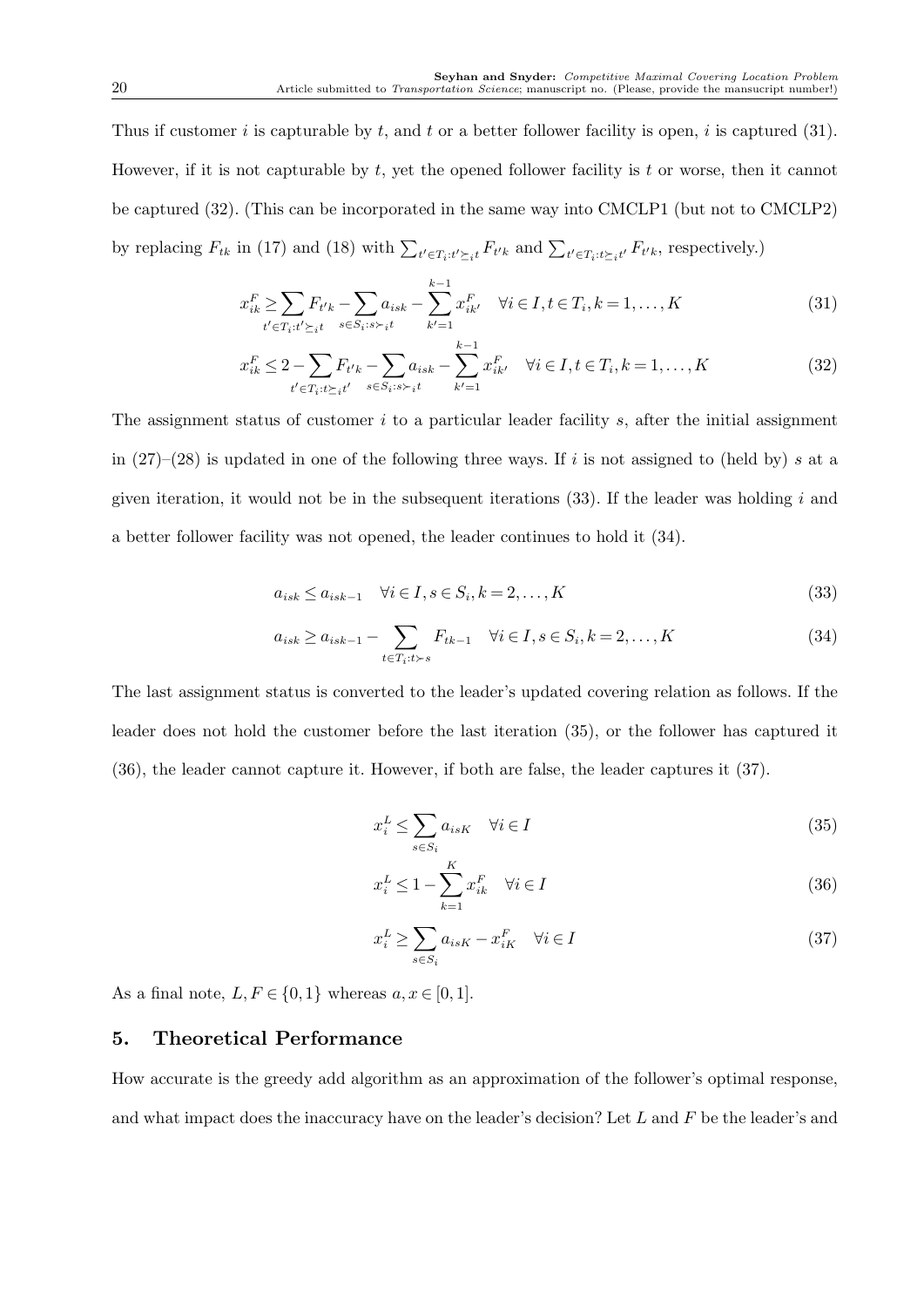follower's location vectors, respectively, and let  $LC(L, F)$  and  $FC(L, F)$  be the demand captured by the leader and the follower, respectively, for given values of *L* and *F*. Let *F ∗* (*L*) be the follower's optimal response to the leader locations  $L$ , and let  $F^G(L)$  be the follower's response if he uses the greedy add algorithm. Finally, let *L <sup>∗</sup>* be the leader's optimal solution if she assumes that the follower acts optimally, and let  $L^G$  be the leader's optimal solution if she assumes that the follower uses the greedy add algorithm. We start with an ideal, and extreme, case, in which the model solves the bilevel program optimally.

PROPOSITION 1. If the customers covered by the follower facilities do not overlap,  $F^*(L)$  $F^G(L)$ *,*  $L^* = L^G$ *.* 

*Proof.* In this case, the follower's coverage network (e.g., Figure 1) is a collection of stars which have a follower facility as the internal node and customers covered by that facility as the leaves. The leader's decision can remove edges from this graph, but cannot add edges to it. Opening a follower facility does not affect the stars associated with other facilities. Since there is no overlap, summing the demand captured by individual facilities gives the objective. The objective is maximized by selecting the best *K* facilities in order, which is equivalent to the greedy add algorithm. Since the greedy add algorithm identifies the follower's best response, the model solves the bilevel program optimally.

This result is tight in the sense that the algorithm can fail to find the optimal solution even when each facility shares at most one covered customer, as Figure 3 shows.



**Figure 3** Greedy algorithm fails:  $F^*(L) = [1, 0, 1], F^G(L) = [1, 1, 0].$ 

The following theorem states an upper bound on the worst-case performance of the greedy add algorithm as a heuristic for solving the follower's problem. It is a straightforward application of a result whose proof can be found in (Hochbaum 1997).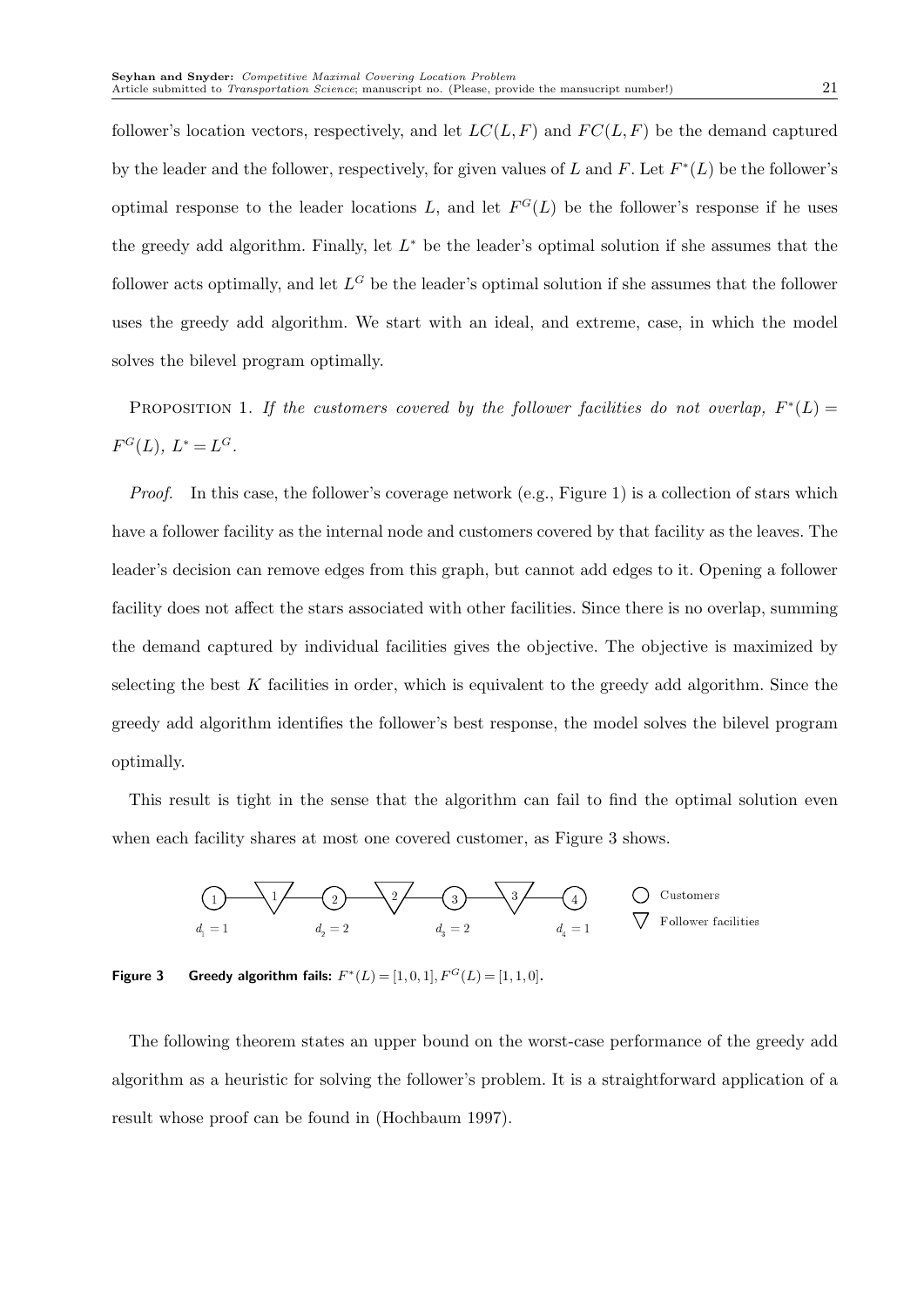Theorem 4. *If the follower opens K facilities, the following worst-case bound holds:*

$$
\frac{FC(L, F^*(L)) - FC(L, F^G(L))}{FC(L, F^*(L))} \le \left(1 - \frac{1}{K}\right)^K.
$$
\n(38)

*Moreover,*  $\lim_{K \to \infty} \left(1 - \frac{1}{K}\right)$  $\left(\frac{1}{K}\right)^K = \frac{1}{e} \approx 0.37$ , and it approaches from below.

Theorem 5. *The worst-case bound in Theorem 4 is tight.*

*Proof.* Worst-case examples can be generated by manipulating the the worst-case examples in (Cornuejols et al. 1977). One such rule is as follows. Given *K*, let  $|I| = K^2$ ,  $|S| = K$ ,  $|T| = 2K - 1$ and  $B = K - 1$ . Let each leader facility *s* cover customer  $i = K(K - 1) + s$ , respectively. Let each follower facility  $t < K$  cover customers  $i \in \{(t-1)K + 1, ..., (t-1)K + K\}$ , and each  $t \geq K$  cover customers  $i \in \{t + 1 - K, t + 1, t + 1 + K, ..., t + 1 + (K − 2)K\}$ . Assume the follower's facilities are all better than the leader's. Finally, let the customers' demand be  $d_i = K^{K-2}(\frac{K-1}{K})^{\lceil \frac{i}{K} \rceil-1}$  for  $i \leq K(K-1)$  and  $d_i = (K-1)^{K-1} - \epsilon$  otherwise, where  $\epsilon$  is an arbitrarily small positive number. An illustration is presented in Figure 4.



**Figure 4** Worst case of greedy add algorithm,  $K = 3$ .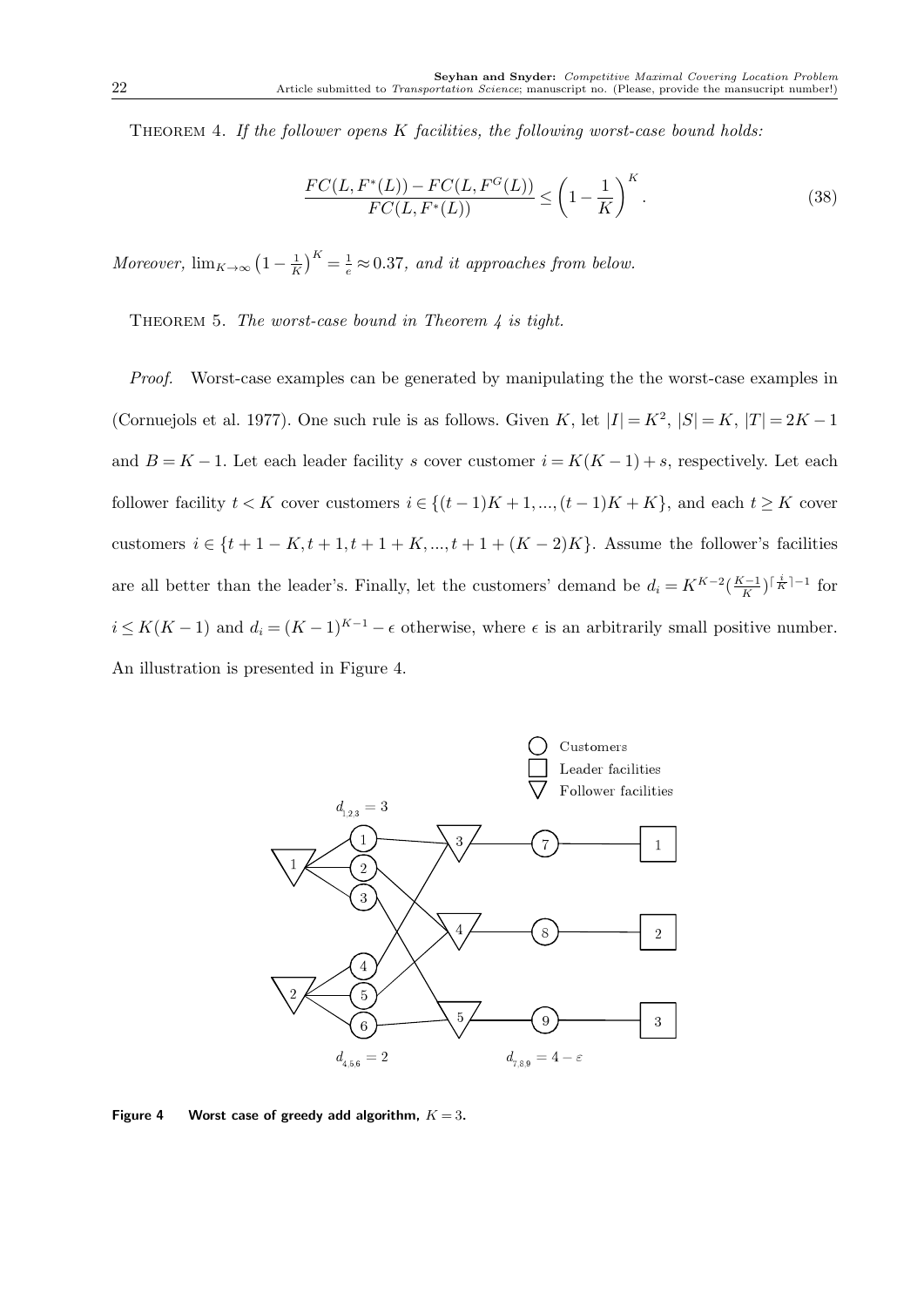The greedy add algorithm would select locations  $t \in \{1, ..., K\}$  for each possible leader decision. However, the optimal follower decision is to open  $t \in \{K, ..., 2K - 1\}$  and capture all customer demand. This would give the following expressions for greedy and optimal objectives:

$$
FC(L, F^G(L)) = \sum_{i=1}^{K(K-1)} K^{K-2} (\frac{K-1}{K})^{\lceil \frac{i}{K} \rceil - 1} + (K-1)^{K-1} - \epsilon
$$
  
= 
$$
\sum_{n=0}^{K-2} K^{K-1} (\frac{K-1}{K})^n + (K-1)^{K-1} - \epsilon
$$
  
= 
$$
\sum_{n=0}^{K-1} K^{K-1-n} (K-1)^n - \epsilon = K^K - (K-1)^K - \epsilon
$$

$$
FC(L, F^*(L)) = FC(L, F^G(L)) + \sum_{i=K(K-1)+2}^{K^2} [(K-1)^{K-1} - \epsilon]
$$

$$
= K^K - (K-1)^K + (K-1)^K - K\epsilon = K^K - K\epsilon
$$

Therefore, as  $\epsilon \to 0$ ,

$$
\frac{FC(L, F^*(L)) - FC(L, F^G(L))}{FC(L, F^*(L))} \to \frac{(K-1)^K}{K^K} = \left(1 - \frac{1}{K}\right)^K
$$
(39)

We can use this result to assess the worst-case performance of the greedy assumption from the leader's perspective. Our first such result is the following bound on the leader's loss as a percentage of demand that the follower greedily captures.

Theorem 6. *By assuming a greedy follower response and selecting facilities L, the leader loses at most*  $\frac{1}{1-\alpha}FC(L, F^G(L))$ *, where*  $\alpha = \left(1 - \frac{1}{K}\right)$  $\frac{1}{K}$ <sup>*K*</sup>.

*Proof.* Let *A* be the subset of customers that the leader covers by selecting *L*, and *B* [*C*] be the subset of customers that the follower captures if he responds greedily [optimally]. See Figure 5 for an illustration. Therefore, the leader expects to capture  $A \setminus B$ , but ends up capturing  $A \setminus C$ . This corresponds to losing  $(A \cap C) \setminus B$  and gaining  $(A \cap B) \setminus C$ . The net loss is maximized if all [none] of the customers that the optimizing [greedy] follower captures are stolen from the leader; that is, if  $(A \cap C) \setminus B = C$  and  $(A \cap B) \setminus C = \emptyset$ . The total demand of set *C* is  $FC(L, F^*(L))$ . Then, from Theorem 4, we obtain  $FC(L, F^*(L)) < \frac{1}{1-\epsilon}$  $\frac{1}{1-\alpha}FC(L, F^G(L)).$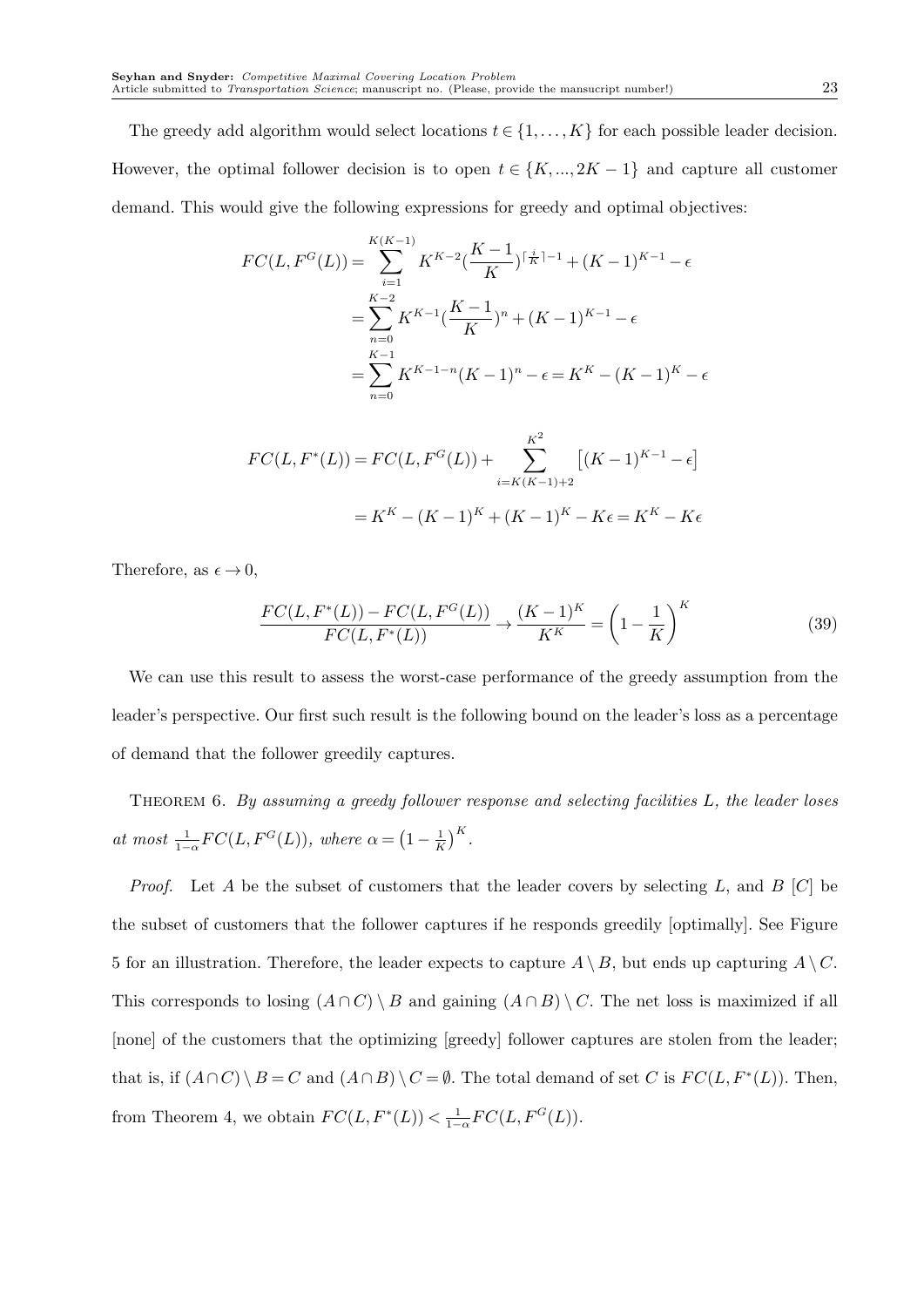

**Figure 5 Set diagram for game outcome.**

On the other hand, no fixed worst-case bound exists for the leader's percentage error when she assumes a greedy response from the follower but the follower responds optimally. Similarly, there is no such bound for the leader's percentage error between the heuristic model solution and the optimal solution to the problem.

Theorem 7. *No fixed worst-case bounds exist for:*

(a) 
$$
\frac{LC(L, F^G(L)) - LC(L, F^*(L))}{LC(L, F^*(L))}
$$
, and  
(b)  $\frac{LC(L^G, F^G(L^G)) - LC(L^*, F^*(L^*))}{LC(L^*, F^*(L))}$ 

*Proof.* For case (a), consider the worst-case example in Theorem 4 with  $K = 3$ , and let  $L =$  $[0,1,1]$ . The greedy response of the follower is  $F^G(L) = [1,1,1,0,0]$  and it yields  $LC(L, F^G(L))$ 8. If the follower responded optimally, he would pick  $F^*(L) = [0,0,1,1,1]$  and it would yield  $LC(L, F^*(L)) = 0$  since the follower facilities are better than the leader facilities for customers 7, 8 and 9. Thus, the leader expects to capture a positive demand whereas she cannot capture any demand in the end. This is illustrated in Figure 6.

$$
\frac{LC(L, F^G(L)) - LC(L, F^*(L))}{LC(L, F^*(L))} = \infty.
$$

For case (b), consider the same example, but now introduce two new leader locations  $s = 4, 5$ , and two new customers  $i = 10, 11$  as in Figure 6. Let  $S_{10} = 4, S_{11} = 5, T_{10} = T_{11} = \emptyset$ , and each customer have a demand of  $\gamma < 4 - \epsilon$ . The solution is  $L^G = [0, 1, 1, 0, 0], F^G(L^G) = [1, 1, 1, 0, 0], L^* =$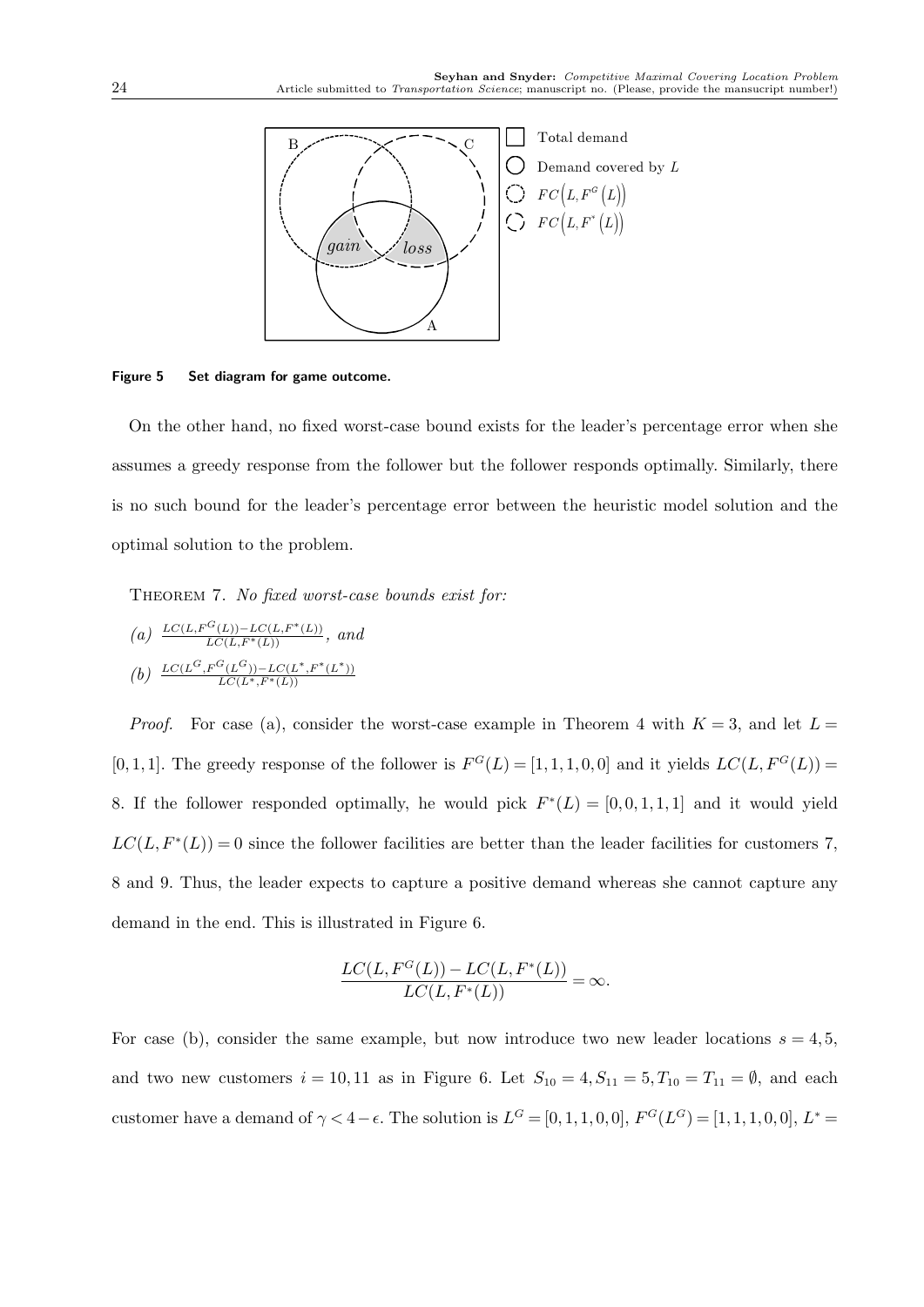$[0,0,0,1,1]$  and  $F^*(L^*)=[0,0,1,1,1]$ . These yield  $LC(L^G, F^G(L^G))=8-2\epsilon$  and  $LC(L^*, F^*(L^*))=$ 

2γ. When  $γ$  approaches 0:

$$
\frac{LC(L^G, F^G(L^G)) - LC(L^*, F^*(L^*))}{LC(L^*, F^*(L))} \to \infty.
$$



**Figure 6 Worst case of greedy add algorithm,** *K* = 3**.**

These results are for the limited-coverage case. However, they still hold if we assume an infinite coverage radius, too. The follower always solves a limited-coverage problem, because the follower's coverage is updated (and becomes limited) once the leader makes his decision. The same worst-case examples can be generated for the limited coverage case by carefully constructing the preference relations.

## **6. Computational Study 6.1. Experimental Design**

We tested our deterministic model using two data sets from (Daskin 1995). The first set includes the geographical coordinates and populations of 88 cities. These are the 50 largest US cities according to the 1990 census and the 48 continental state capitals, less the double entries. The second set includes the geographical coordinates of the 150 largest US cities according to the 1990 census. The first set represent the customers, thus  $|I|=88$ , and we used their populations as customer demands. We randomly selected the potential facilities from the second set. We selected 11 settings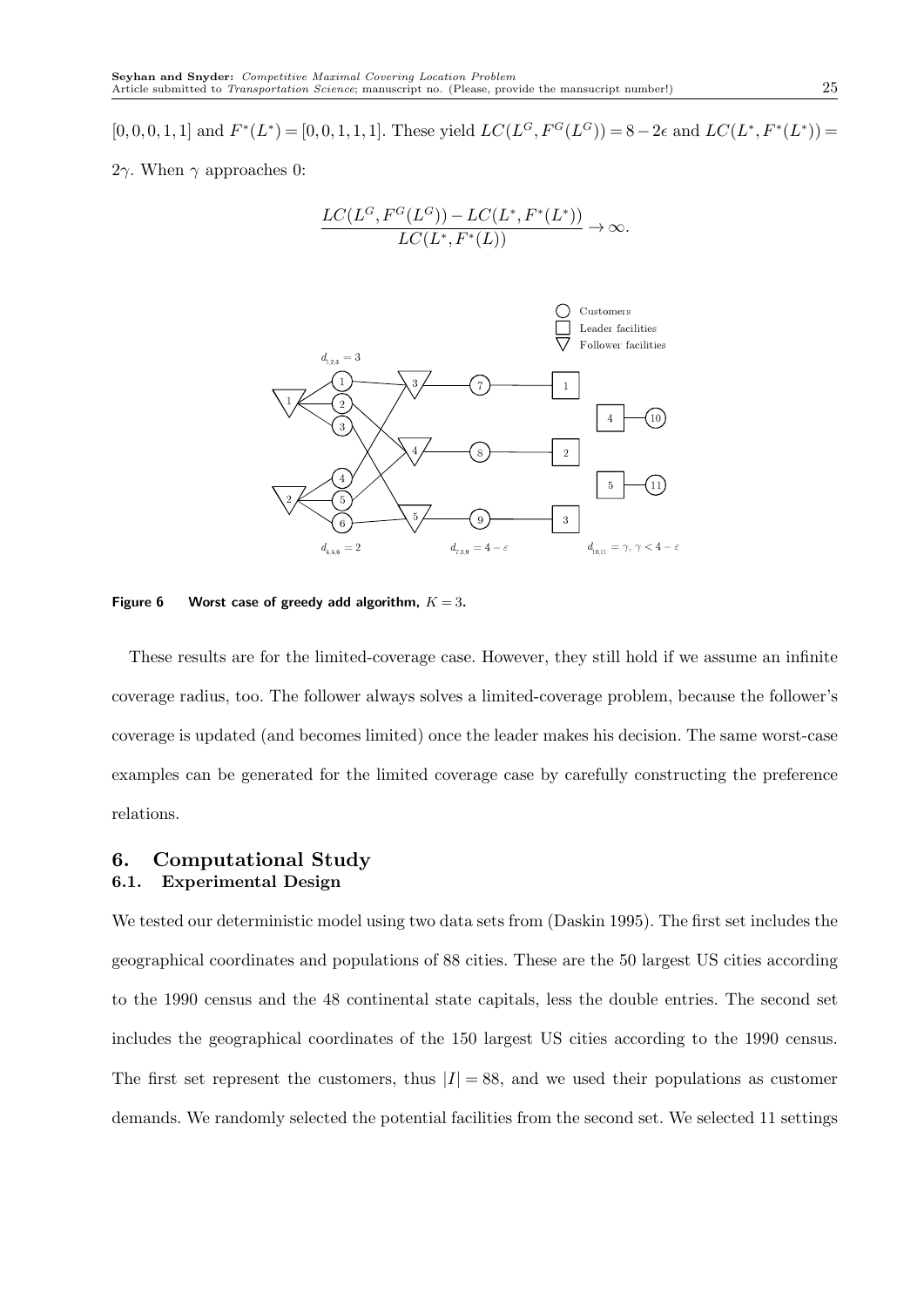for the number of potential facilities, changing *|S|* and *|T|*. We further decided on 20 problem types by changing the model size parameters  $(K, B)$  and radius  $(r)$ . The radius (given in miles) is the key to generating the coverage and preference relationships. Each location is assumed to have a coverage radius given by r, and each customer prefers facilities in order of distance. For each problem type, we generated 50 instances by randomly picking potential leader and follower locations. We discarded duplicate locations, thus each instance consists of distinct locations for the leader and follower. In total, we solved 1000 instances. The problem types and their properties are summarized in Table 2.

| Type              | I  | S  | $\left T\right $ | K              | B | $\boldsymbol{r}$ |
|-------------------|----|----|------------------|----------------|---|------------------|
| Τ1                | 88 | 10 | 10               | 4              | 4 | 300              |
| $\mathrm{T}2$     | 88 | 10 | 20               | 4              | 4 | 300              |
| $\rm{T}3$         | 88 | 20 | 10               | 4              | 4 | 200              |
| T4                | 88 | 20 | 10               | 4              | 4 | 300              |
| T <sub>5</sub>    | 88 | 20 | 10               | 4              | 4 | 400              |
| $\rm{T6}$         | 88 | 20 | 10               | 4              | 4 | 500              |
| T7                | 88 | 20 | 10               | 1              | 5 | 300              |
| T <sub>8</sub>    | 88 | 20 | 10               | $\overline{2}$ | 5 | 300              |
| T9                | 88 | 20 | 10               | 3              | 5 | 300              |
| T10               | 88 | 20 | 10               | 4              | 5 | 300              |
| T11               | 88 | 20 | 10               | 5              | 5 | 300              |
| T12               | 88 | 20 | 20               | 4              | 4 | 300              |
| $\rm{T}13$        | 88 | 20 | 20               | 4              | 4 | 400              |
| T14               | 88 | 20 | 30               | 4              | 4 | 300              |
| T15               | 88 | 30 | 10               | 4              | 4 | 300              |
| $_{\mathrm{T}16}$ | 88 | 30 | 20               | 4              | 4 | 300              |
| T17               | 88 | 30 | 30               | 4              | 4 | 300              |
| T <sub>18</sub>   | 88 | 40 | 10               | 4              | 4 | 300              |
| T <sub>19</sub>   | 88 | 40 | 20               | 4              | 4 | 300              |
| T <sub>20</sub>   | 88 | 40 | 20               | 4              | 8 | 300              |

**Table 2 Instance settings.**

#### **6.2. Solution Statistics**

We coded the model using AMPL and solved the instances using CPLEX 12.2 on a Pentium Xeon 3.0 GHz (x2) 64 bit computer. We used a 1 hour (3600 second) time limit per problem. All of the instances were solved within the time limit. The statistics are tabulated in Tables 3 and 4. The leftmost column indicates the instance type. Under a given instance type, rows 1-3 correspond to the results for formulations CMCLP1-3, respectively. The values are the aggregated results from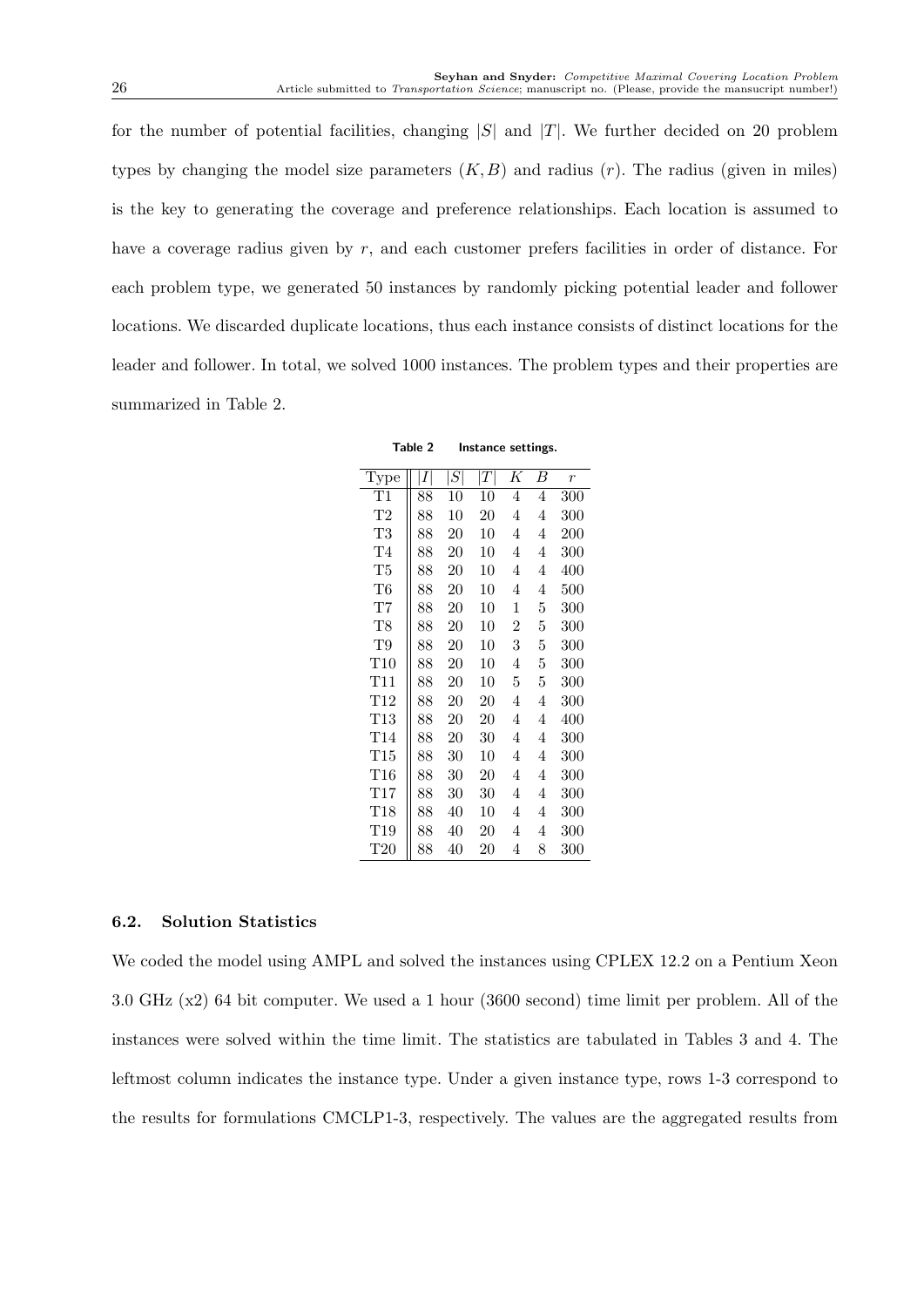| Solution Time          |                |       | Simplex Iterations |                   |                   |                  | Node Evaluations |                  | $\overline{\%\text{LPGap}}$ |                  |                  |                  |                   |
|------------------------|----------------|-------|--------------------|-------------------|-------------------|------------------|------------------|------------------|-----------------------------|------------------|------------------|------------------|-------------------|
|                        |                | Avg   | Min                | Max               | $\overline{A}vg$  | Min              | Max              | $\overline{A}vg$ | $\overline{\text{Min}}$     | Max              | $\overline{A}vg$ | Min              | Max               |
| T1                     | $\mathbf{1}$   | 0.41  | 0.04               | $\overline{2.10}$ | 728               | $\boldsymbol{0}$ | 5817             | $\overline{15}$  | $\boldsymbol{0}$            | 175              | 16.4             | 0.0              | 42.7              |
|                        | $\overline{2}$ | 0.39  | 0.04               | 2.79              | 686               | $\boldsymbol{0}$ | 8723             | 10               | $\overline{0}$              | 145              | 15.5             | 0.0              | 40.2              |
|                        | 3              | 0.39  | 0.04               | 1.44              | 778               | $\boldsymbol{0}$ | 5038             | 13               | $\boldsymbol{0}$            | 128              | 14.8             | 0.0              | 40.2              |
| $\overline{T2}$        | $\mathbf{1}$   | 2.94  | 0.19               | 38.58             | 4245              | $\overline{53}$  | 54582            | 90               | $\overline{0}$              | 908              | 38.6             | 11.9             | 77.3              |
|                        | $\overline{2}$ | 1.82  | 0.15               | 11.98             | 2681              | $35\,$           | 19697            | 28               | $\boldsymbol{0}$            | 158              | 37.2             | 11.7             | 75.1              |
|                        | 3              | 1.96  | 0.24               | $\ \, 9.24$       | 2234              | 79               | 11724            | 42               | $\boldsymbol{0}$            | 208              | 35.0             | 7.2              | 70.8              |
| $\overline{\text{T3}}$ | $\mathbf{1}$   | 0.21  | $\overline{0.02}$  | 0.98              | $\overline{335}$  | $\boldsymbol{0}$ | 2106             | $\overline{6}$   | $\overline{0}$              | $\overline{58}$  | $\overline{9.6}$ | $\overline{0.0}$ | 32.9              |
|                        | $\overline{2}$ | 0.22  | 0.02               | $\rm 0.98$        | 316               | $\boldsymbol{0}$ | 1898             | $\overline{4}$   | $\boldsymbol{0}$            | 27               | 8.5              | 0.0              | 32.9              |
|                        | 3              | 0.27  | 0.04               | $\rm 0.94$        | 571               | $\boldsymbol{0}$ | 3461             | 14               | $\boldsymbol{0}$            | 116              | 7.8              | 0.0              | 32.9              |
| $\overline{T4}$        | $\overline{1}$ | 2.11  | 0.13               | 11.83             | 4589              | $\overline{254}$ | 25430            | $\overline{98}$  | $\boldsymbol{0}$            | 411              | 14.9             | 1.2              | 39.8              |
|                        | $\overline{2}$ | 1.70  | 0.18               | $7.20\,$          | 3757              | 120              | 25484            | $51\,$           | $\boldsymbol{0}$            | 245              | 14.3             | 1.2              | 36.0              |
|                        | 3              | 2.06  | 0.17               | 8.84              | 5522              | 175              | 35199            | 88               | $\boldsymbol{0}$            | 395              | 14.0             | 1.2              | 35.7              |
| T <sub>5</sub>         | $\mathbf{1}$   | 17.15 | 0.25               | 103.52            | 30708             | 365              | 164064           | 369              | $\overline{0}$              | 1672             | 18.9             | 7.4              | 43.8              |
|                        | $\overline{2}$ | 11.23 | 0.28               | 66.61             | 20083             | 357              | 109892           | 153              | $\boldsymbol{0}$            | 820              | 18.5             | 7.4              | 43.4              |
|                        | 3              | 16.81 | 1.34               | 116.48            | 33436             | 2076             | 197455           | 288              | $\bf 5$                     | 1249             | 18.3             | 7.4              | 41.3              |
| T <sub>6</sub>         | 1              | 70.90 | 4.86               | 349.41            | 99338             | 12259            | 544882           | 750              | 139                         | 2264             | 20.7             | 7.3              | $\overline{40.2}$ |
|                        | $\overline{2}$ | 45.61 | 6.72               | 268.24            | 62933             | 8514             | 373206           | 318              | 68                          | 1351             | 20.4             | 7.3              | 40.1              |
|                        | 3              | 62.64 | 8.74               | 316.26            | 97645             | 10874            | 502173           | 541              | 82                          | 1901             | 20.1             | 7.3              | 40.1              |
| T7                     | $\mathbf{1}$   | 0.11  | 0.01               | 0.51              | 151               | $\overline{16}$  | 593              | $\overline{2}$   | $\overline{0}$              | 32               | $\overline{3.3}$ | 0.0              | 24.6              |
|                        | $\overline{2}$ | 0.08  | 0.01               | 0.42              | 144               | $\boldsymbol{0}$ | 748              | $\overline{2}$   | $\boldsymbol{0}$            | 31               | 2.9              | 0.0              | 20.7              |
|                        | 3              | 0.11  | 0.02               | $0.61\,$          | 325               | $30\,$           | 2183             | 8                | $\boldsymbol{0}$            | 92               | 3.3              | 0.0              | $23.1\,$          |
| $\overline{\text{T8}}$ | $\mathbf{1}$   | 0.28  | 0.02               | 0.92              | $\overline{818}$  | $\overline{36}$  | 4416             | $\overline{26}$  | $\overline{0}$              | $\overline{153}$ | $\overline{7.6}$ | 0.0              | 17.6              |
|                        | $\overline{2}$ | 0.27  | 0.03               | $1.20\,$          | 618               | $\boldsymbol{0}$ | 3350             | 14               | $\boldsymbol{0}$            | 90               | 6.9              | 0.0              | 17.5              |
|                        | 3              | 0.44  | 0.03               | $1.93\,$          | 1276              | $\boldsymbol{0}$ | 4672             | 37               | $\boldsymbol{0}$            | 167              | 6.7              | 0.0              | 16.4              |
| T <sub>9</sub>         | $\overline{1}$ | 0.74  | 0.06               | 3.75              | $\overline{2211}$ | 109              | 15442            | 61               | $\overline{0}$              | 539              | 10.9             | $\overline{0.2}$ | 36.9              |
|                        | $\overline{2}$ | 0.67  | 0.06               | 2.57              | 1595              | $\boldsymbol{0}$ | 9383             | 27               | $\boldsymbol{0}$            | 146              | 10.3             | 0.2              | 35.9              |
|                        | 3              | 0.94  | 0.08               | $3.04\,$          | 2849              | 111              | 11079            | 57               | $\boldsymbol{0}$            | 213              | 9.9              | 0.2              | 33.0              |
| T <sub>10</sub>        | $\overline{1}$ | 2.62  | 0.16               | 27.45             | 6888              | 170              | 70071            | 148              | $\boldsymbol{0}$            | 1086             | 12.8             | 3.8              | 33.5              |
|                        | $\overline{2}$ | 1.76  | 0.14               | 9.81              | 4595              | 100              | 41966            | 70               | $\overline{0}$              | 627              | 12.3             | 3.8              | 33.2              |
|                        | 3              | 2.28  | 0.15               | 7.92              | 6507              | 238              | 29673            | 121              | $\boldsymbol{0}$            | 562              | 12.0             | 3.7              | 33.2              |

**Table 3 Solution Statistics: Comparison of Formulations.**

50 instances of each instance type. We report the CPU time used to solve the problem (Solution Time), number of simplex iterations (Simplex Iterations), and number of branch and bound nodes evaluated (Node Evaluations). We compare the LP relaxation at the root node and the optimal MIP solution and report the percent integrality gap (%LPGap) calculated as  $\frac{(z_{LP} - z_{MIP})}{z_{MIP}}$ . For each of these performance measures, we report the minimum, maximum and average of the results.

We isolate the effects of the problem parameters and illustrate them in Figures 7 and 8 below. Comparing T1, T4, T15, T18 with T2, T12, T16, T19, and T4, T12, T14 with T15, T16, T17; we see that an increase in the number of potential leader and follower facilities increases the average solution time. Their cross comparison shows that at higher levels of the other parameter, this increase is magnified. These comparisons are plotted in Figure 7. If we compare T7-T11 we notice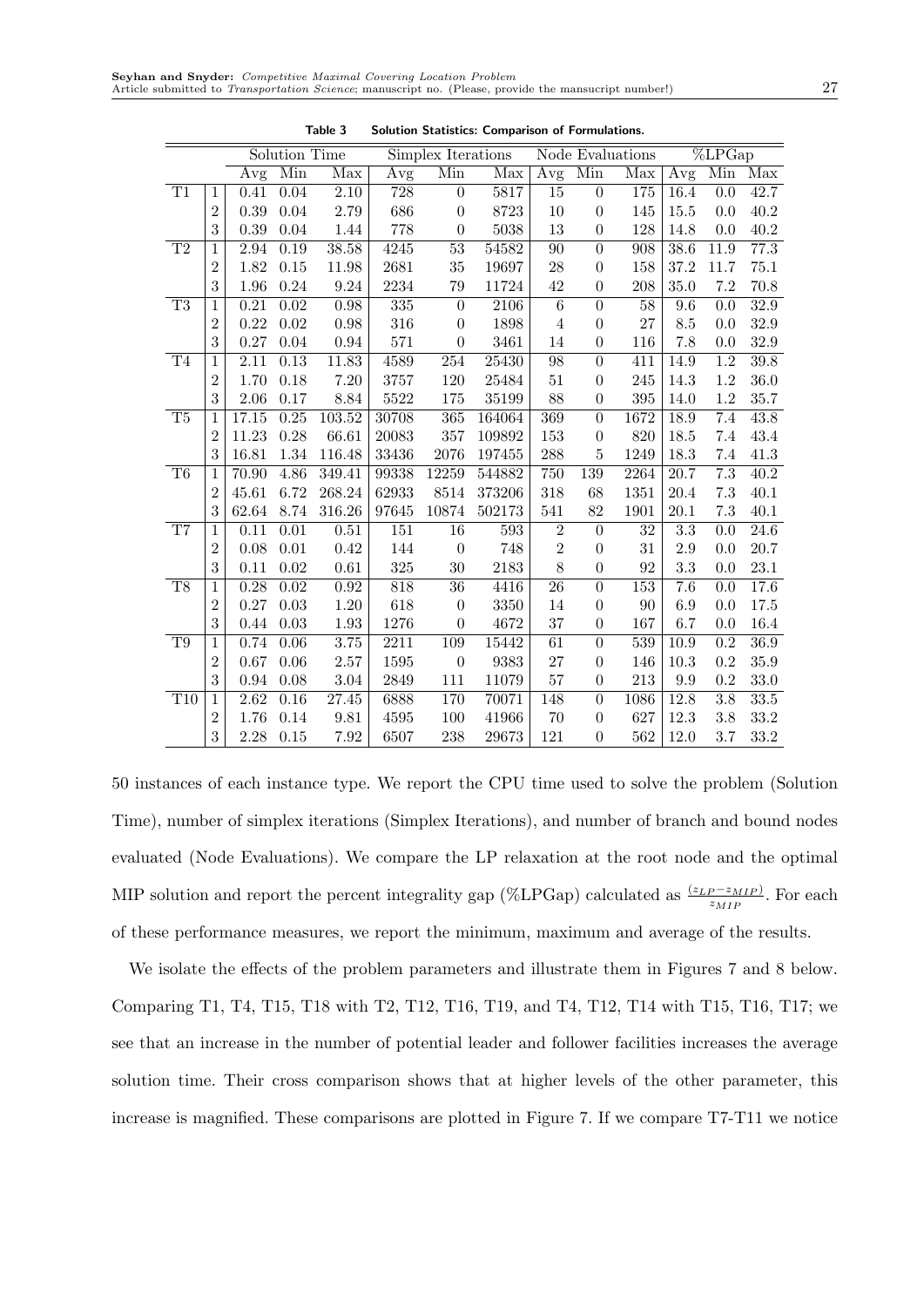| Solution Time    |                |          | Simplex Iterations |                         |           | Node Evaluations |         |                  | $\sqrt{\%LPG}$ ap |           |                   |                   |                   |
|------------------|----------------|----------|--------------------|-------------------------|-----------|------------------|---------|------------------|-------------------|-----------|-------------------|-------------------|-------------------|
|                  |                | Avg      | Min                | $\overline{\text{Max}}$ | Avg       | Min              | Max     | Avg              | Min               | Max       | Avg               | Min               | Max               |
| <b>T11</b>       | 1              | 5.52     | 0.34               | 39.28                   | 11986     | 473              | 71108   | $\overline{218}$ | $\overline{0}$    | 922       | $\overline{14.0}$ | $\overline{3.4}$  | 31.1              |
|                  | $\overline{2}$ | 4.03     | 0.41               | 18.12                   | $9045\,$  | 601              | 37972   | 116              | $\boldsymbol{0}$  | 474       | 13.6              | 3.4               | $30.5\,$          |
|                  | $\sqrt{3}$     | 5.00     | 0.32               | 31.61                   | 12758     | 666              | 78364   | 169              | $\boldsymbol{0}$  | 856       | 13.3              | 3.4               | $30.5\,$          |
| T12              | $\mathbf 1$    | 18.90    | 0.73               | 82.16                   | 31605     | 784              | 134944  | 539              | $\overline{3}$    | 2146      | 29.7              | 6.7               | 78.7              |
|                  | $\overline{2}$ | 11.95    | $0.57\,$           | $55.30\,$               | 21889     | 849              | 118361  | $217\,$          | $\boldsymbol{0}$  | 1327      | $29.0\,$          | 6.7               | 78.7              |
|                  | 3              | 11.52    | $1.15\,$           | 61.31                   | 24085     | 1654             | 131407  | 347              | 8                 | 2591      | $28.5\,$          | 6.7               | 78.6              |
| T <sub>13</sub>  | 1              | 201.72   | 12.33              | 706.81                  | 212994    | 11668            | 663059  | 1789             | 180               | 5911      | 32.6              | 12.5              | 68.2              |
|                  | $\overline{2}$ | 128.74   | 12.87              | 501.36                  | 144339    | 10525            | 643126  | 682              | $57\,$            | 3570      | 31.9              | 12.5              | 66.8              |
|                  | 3              | 117.99   | 9.78               | 431.41                  | 175111    | 16026            | 648300  | 1255             | 156               | 3670      | $31.9\,$          | 12.5              | 67.4              |
| T14              | $\mathbf{1}$   | 50.32    | 1.42               | 284.75                  | 63508     | 2475             | 386579  | 848              | $\overline{9}$    | 4019      | 39.6              | $\overline{10.4}$ | 74.0              |
|                  | $\mathbf{2}$   | 37.24    | 1.99               | 210.87                  | 51574     | 3678             | 254825  | 368              | 27                | 1445      | 39.0              | $10.3\,$          | $73.6\,$          |
|                  | 3              | 24.54    | 1.46               | 119.57                  | 41508     | 1880             | 150910  | 585              | 16                | 2168      | 38.0              | 10.3              | 68.3              |
| T15              | $\mathbf{1}$   | 4.62     | 0.13               | 54.46                   | 11152     | $\overline{211}$ | 129107  | 199              | $\overline{0}$    | 1489      | 13.3              | $\overline{3.2}$  | $\overline{27.8}$ |
|                  | $\overline{2}$ | $3.59\,$ | 0.14               | 47.80                   | 8963      | $221\,$          | 108045  | 113              | $\boldsymbol{0}$  | 905       | 12.9              | 2.8               | $27.8\,$          |
|                  | 3              | 5.88     | 0.40               | 45.21                   | 15202     | 815              | 112504  | $205\,$          | $\boldsymbol{0}$  | 1141      | 12.7              | 0.1               | 27.8              |
| T <sub>16</sub>  | $\mathbf 1$    | 69.10    | 0.94               | 640.31                  | 100937    | 1408             | 596622  | 1354             | $\overline{31}$   | 8284      | 26.9              | 11.4              | 61.5              |
|                  | $\mathbf{2}$   | 50.90    | 1.01               | 557.96                  | 81098     | 1540             | 655455  | 660              | 32                | 3361      | 26.3              | 11.4              | 59.9              |
|                  | 3              | 39.43    | 1.43               | 123.70                  | 74529     | 2299             | 216763  | 909              | 60                | 3277      | 25.8              | 11.4              | 59.6              |
| T17              | 1              | 160.04   | 10.32              | 725.09                  | 180034    | 11939            | 655482  | 1913             | $\overline{150}$  | 6987      | 30.5              | 11.4              | 73.3              |
|                  | $\overline{2}$ | 139.64   | 8.83               | 522.29                  | 150563    | 10405            | 528393  | 948              | 74                | 2979      | 30.1              | 11.4              | 72.0              |
|                  | 3              | 92.12    | 6.91               | 283.64                  | 132119    | 8455             | 395635  | 1385             | $\rm 97$          | 5053      | 29.6              | 11.3              | 72.7              |
| $\overline{T18}$ | $\mathbf{1}$   | 8.61     | 0.30               | 41.63                   | 22097     | $\overline{475}$ | 85834   | $\overline{413}$ | $\overline{0}$    | 1432      | $\overline{13.6}$ | $\overline{3.2}$  | $\overline{40.0}$ |
|                  | $\overline{2}$ | $6.35\,$ | 0.43               | 32.43                   | 16636     | 600              | 91117   | $239\,$          | $\boldsymbol{0}$  | 1494      | $13.3\,$          | $3.2\,$           | $38.2\,$          |
|                  | $\sqrt{3}$     | 15.60    | 0.82               | 63.65                   | $35319\,$ | 982              | 140768  | 452              | $\!\!7$           | 1729      | 13.2              | $3.2\,$           | 35.7              |
| T19              | $\mathbf{1}$   | 71.52    | 0.52               | 250.49                  | 112918    | 754              | 420088  | 1449             | $\overline{0}$    | 6047      | 23.8              | $1.0\,$           | 53.6              |
|                  | $\overline{2}$ | 61.64    | 0.53               | $217.65\,$              | 101998    | 657              | 374626  | 842              | $\boldsymbol{0}$  | 3090      | 23.4              | 1.0               | $53.6\,$          |
|                  | 3              | 68.78    | 0.61               | 194.02                  | 112543    | 920              | 357041  | 1181             | $\boldsymbol{0}$  | 3689      | 23.1              | $1.0\,$           | 53.6              |
| T20              | 1              | 206.50   | 5.45               | 946.11                  | 373380    | 13710            | 1694477 | 4717             | 265               | 31368     | 14.2              | 3.1               | 25.6              |
|                  | $\overline{2}$ | 168.39   | 4.46               | 1012.34                 | 316145    | 10061            | 2032369 | 2868             | 129               | 17995     | 14.0              | $3.0\,$           | $25.6\,$          |
|                  | 3              | 250.67   | 15.20              | 1268.38                 | 489369    | 21078            | 2691435 | 5578             | 339               | $35269\,$ | 13.9              | $3.0\,$           | $25.6\,$          |

**Table 4 Solution Statistics: Comparison of Formulations (continued).**

also that the number of follower facilities to open affects the solution effort. An increase in the number of facilities multiplies the size of the instance and the solution time. Another important factor is the coverage radius of the facilities. Although not a model parameter, it is the main factor in determining the coverage relationship. Increasing the radius increases the number of covering facilities, thus supply alternatives, for each customer. This generates a denser graph and the problem size increases, as comparing T3-T6 shows. The effects of the number of follower facilities and the coverage radius are plotted in Figure 8.

One final factor is the number of leader facilities to open (i.e. budget). An increase in the budget does not increase the size of the instance but increases the number of possible facility combinations for the leader, increasing the feasible solution space. A comparison between T19 and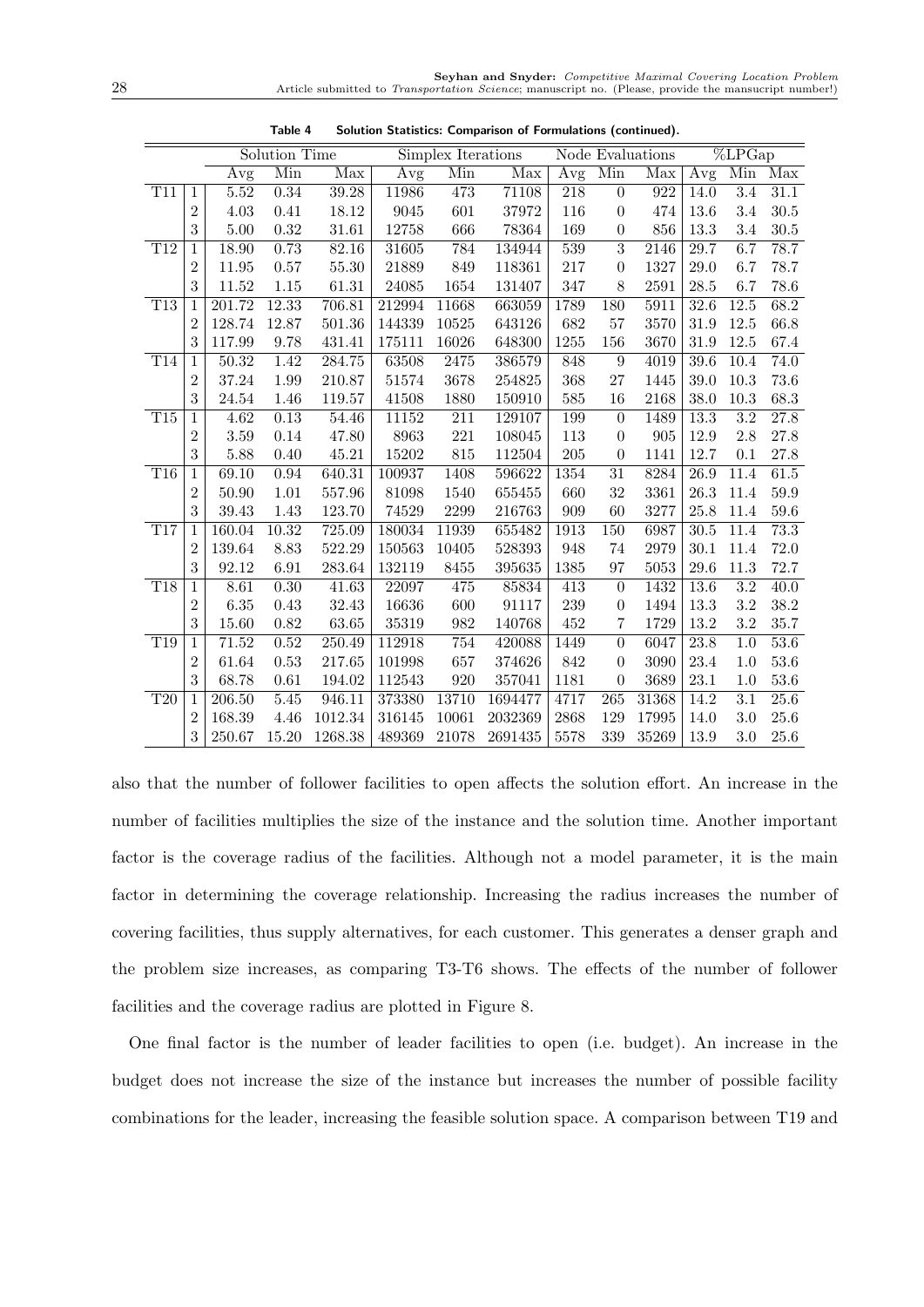

**Figure 7 Effect of number of potential locations on solution times.**

T20 demonstrates this effect. When the budget is increased from 4 to 8, average solution time increases 3.1 times.



**Figure 8 Effects of the number of greedy iterations and coverage radius on solution times.**

The same comparisons, when made for the %LPGap column, reveal different results. Increasing the number of follower facilities to open or the coverage radius increases the gap. However, when we increase the number of potential leader facilities and the investment budget, we see that the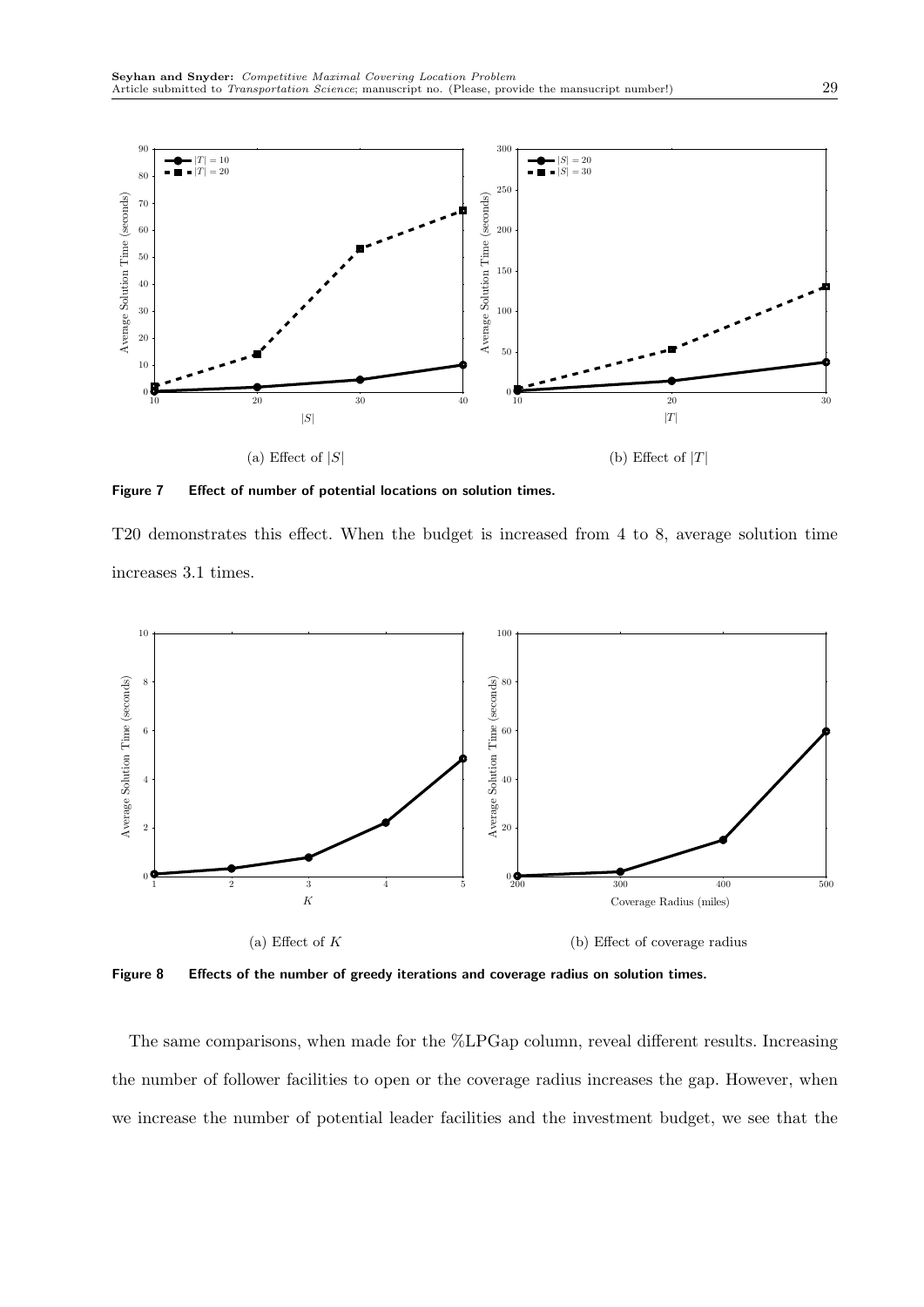gap decreases. Comparing T1, T4, T15 and T18; and T2, T12, T16 and T19, we see that the LP gap decreases as *|S|* increases. Similarly, comparing T4 and T10, and T19 and T20, we see that an increase in budget decreases the gap. These are also expected as the former would make it possible to have more good locations and the latter would make it possible to select more facilities from the same set, keeping the opponent's response capacity the same. The results for the number of follower facilities have a opposite effect, as gap increases with increasing number of facilities.

The tables and the accompanying figures above provide a comparison among instance types, which represent different difficulty levels. The cumulative histograms below illustrate the solution performance of each formulation over all instances. Figure 9a shows that around 75% of the instances were solved in under 30 seconds. The performance of the three formulations are close but begin to differ as more difficult instances appear. Then, CMCLP2 and 3 dominate CMCLP1. Interestingly, CMCLP2 performs the best for instances that were solved under 2 minutes, after that CMCLP3 takes over. Figure 9b indicates that about 65% of the instances had an LP gap of less than 20% and about 2% of the instances had no integrality gap. It also shows that the tightness of the formulations increase from CMCLP1 to 3, which is observable on Tables 3 and 4 as well.



**Figure 9 Comparison of three formulations.**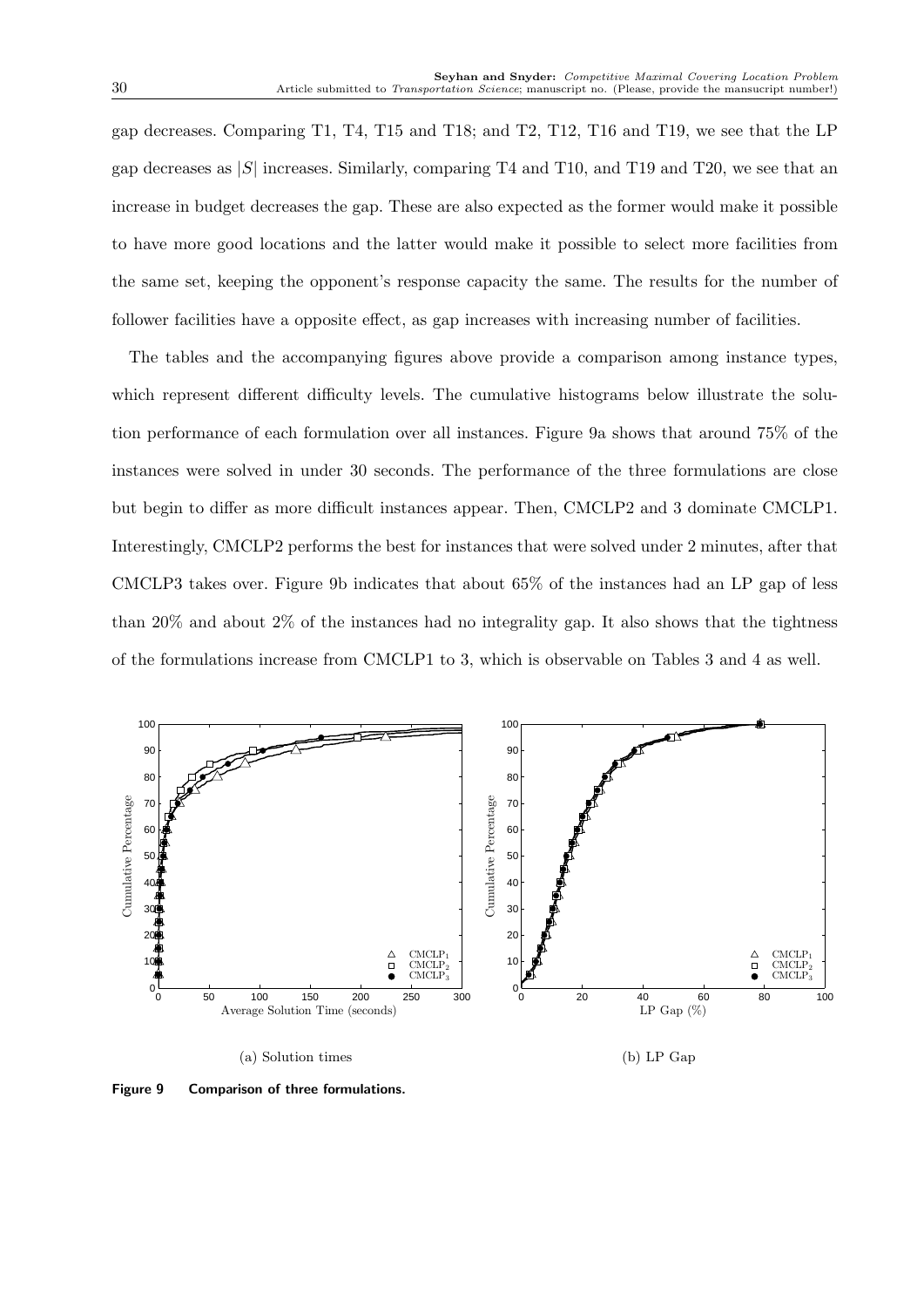#### **6.3. Solution Quality**

Replacing the follower's optimization problem with the greedy add algorithm leaves us with likely suboptimal solutions for the leader's problem. In general, the model is expected to perform well if greedy add algorithm performs well for the restructured MCLP problem of the follower. By restructuring, we refer to the loss of coverage over previously covered customers as some customers would prefer open leader facilities. We would like to see how meaningful the solutions of the model are. To do so, upon solving Problem 1, we fix the leader's open facilities. Then we restructure the follower's coverage relations and solve optimally for the follower's problem alone. This yields the *best response* of the follower to the decision that the leader makes solving Problem 1. The best response is important because we expect that this would be the follower's true response, and the customers that the follower serves in the solution of this problem would be the ones that the follower actually would serve. Finally, we find the customers that are covered by the leader's open facilities but are not served by the follower in the subsequent solution and obtain the expected captured demand for the leader. We then compare this expected result with the suggested result of Problem 1. Note that if the suggested and expected capture for each player are the same, than the model has found the overall optimal solution, even to the problem with the exact optimal follower response.

In Table 5 we summarize the results for each of the 20 instance types. Table 5 is organized as follows. Avg *|*Diff*|* (%) shows the average difference (in absolute value) between the suggested and expected objectives and Max *|*Diff*|* (%) shows the maximum of these differences, both as a percentage of the suggested objective. %Opt shows in what percent of the results the model yielded the overall optimal solution. The experiments show that for these instances the model performed quite well, finding the overall optimal solution at least 74% of the time and 93.4% o the average. The maximum percent difference was 15.84% whereas on average the percent difference was 0.28%. In light of Table 2, we see that the performance deteriorates with increasing numbers of leader and follower facilities, coverage radius, and number of greedy iterations. Note that when  $K = 1$ , finding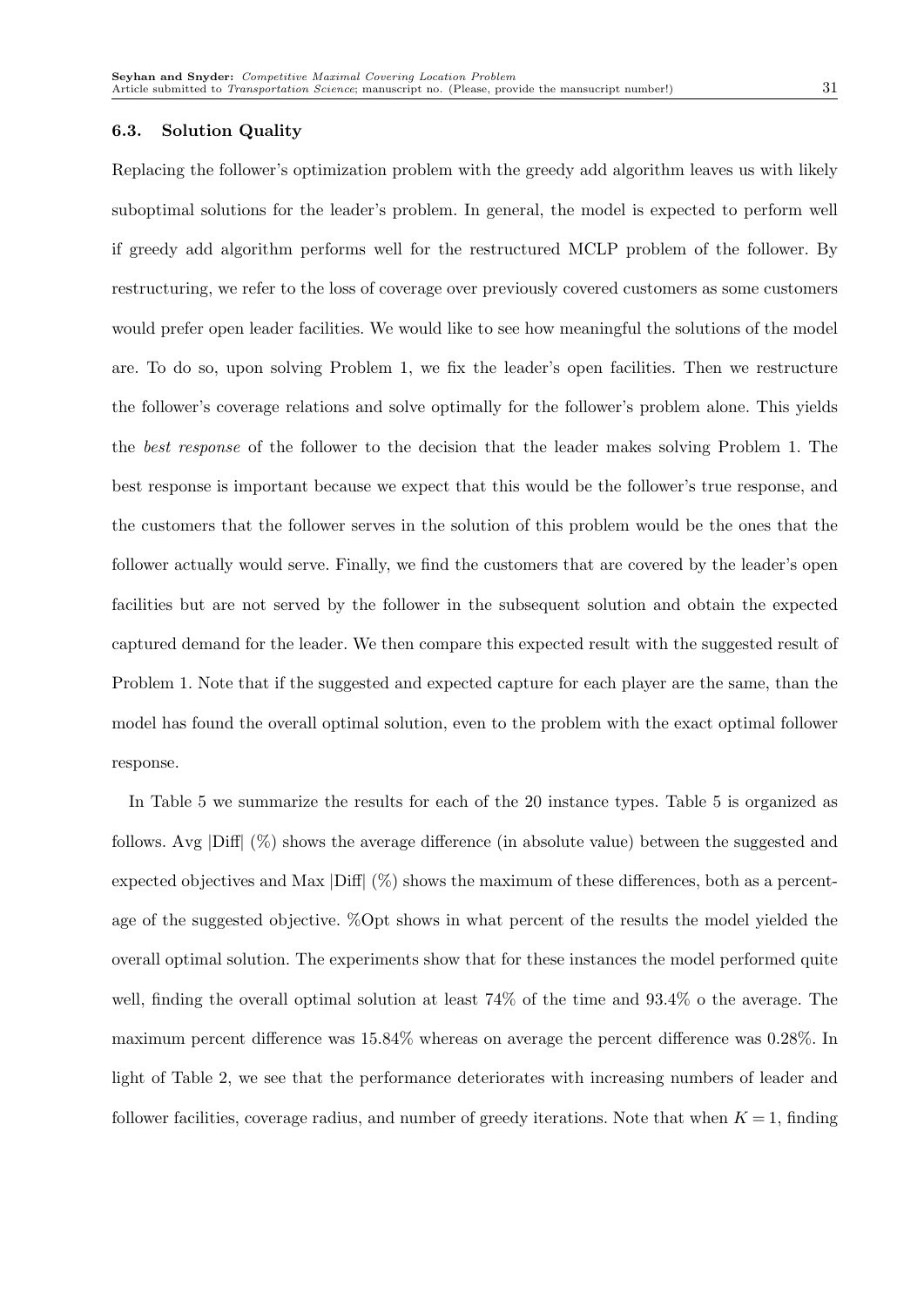| Type            | $\overline{\%})$<br>$\rm  Diff $<br>Avg | $(\%)$<br>Max<br> Diff | $\%\mathrm{Opt}$ |
|-----------------|-----------------------------------------|------------------------|------------------|
| T1              | 0.19                                    | 9.38                   | 98               |
| T2              | 0.55                                    | 14.0                   | 92               |
| T <sub>3</sub>  | 0.00                                    | 0.0                    | 100              |
| T4              | 0.01                                    | 0.30                   | 98               |
| T <sub>5</sub>  | 0.15                                    | 5.19                   | 94               |
| T <sub>6</sub>  | 0.44                                    | 6.53                   | 88               |
| T7              | 0.00                                    | 0.0                    | 100              |
| T8              | 0.00                                    | 0.0                    | 100              |
| T9              | 0.01                                    | 0.28                   | 98               |
| T10             | 0.13                                    | 4.19                   | 94               |
| T11             | 0.23                                    | 6.11                   | 92               |
| T <sub>12</sub> | 0.10                                    | 5.24                   | 98               |
| T13             | 1.56                                    | 13.80                  | 74               |
| T <sub>14</sub> | 0.76                                    | 15.84                  | 92               |
| T15             | 0.13                                    | 6.37                   | 98               |
| T16             | 0.22                                    | 7.43                   | 94               |
| T17             | 0.25                                    | $8.36\,$               | 94               |
| T <sub>18</sub> | 0.21                                    | 3.83                   | 88               |
| T19             | 0.46                                    | 7.33                   | 86               |
| T20             | 0.28                                    | 5.88                   | 90               |
| Summary         | 0.28                                    | 15.84                  | 93.4             |

**Table 5 Solution quality statistics.**

the overall optimum is certain. The performance, on the other hand, is enhanced by an increasing investment budget of the leader. Figure 10 shows the histogram of the optimality errors arising from the heuristic models. Note that all give the same result since the generated instances have all transitive consumer choices (shortest distance). The error is the absolute value of the difference between the optimal objective value suggested by the model, which is the captured demand assuming greedy follower response, and the expected result after follower problem is optimally solved, given the same leader decision.

## **7. Conclusions**

In this paper we introduced a mathematical model in order to devise a strategy for the leader firm in a leader–follower version of the maximal covering problem. Our primary contribution is to embed the follower's response into the constraints of the leader's optimization problem so that the leader's problem is reduced from a bilevel program to a single-level one. This keeps the leader's problem *tractable* and the problem size at a *manageable* level. Our model of the follower employs the greedy add algorithm rather than solving his problem exactly, but we demonstrate that this assumption comes at the expense of very little loss of accuracy.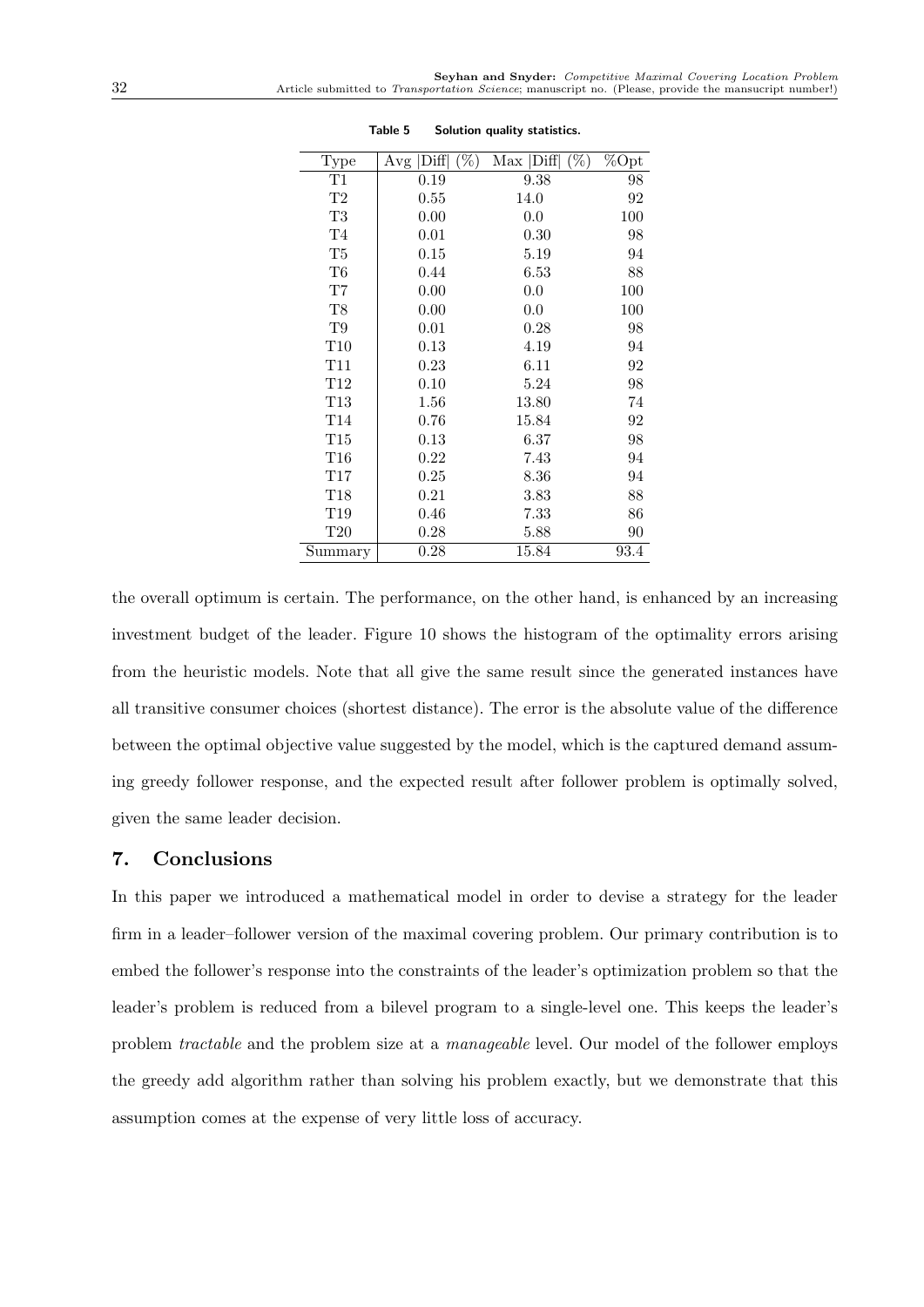

**Figure 10 Histogram of absolute optimality errors.**

Our computational study demonstrates that the model is able to:

- Generate near optimal (often optimal) solutions for the leader
- Provide a reasonable assessment of the follower's response that can be embedded into the leader's optimization model.

Our numerical studies also indicated that the model size and the solution effort increase quickly with increasing problem components—potential sites, customers and number facilities to open. One interesting avenue for future research would be the introduction of demand uncertainty, but the resulting scenarios would further increase the computational burden. Therefore investigation of solution methods that do not require MIP solvers is in our future research agenda.

Finally, the problem was stated with the most common features for competitive location problems. Variants of the problem with different patronizing rules and competition over potential locations (i.e. from a single set of potential locations) as well as customers would be important to study. It would also be worthwhile to study the applicability of other simple algorithms as proxies for the follower's response.

## **Acknowledgments**

This research is supported in part by NSF grant CMMI-0726822.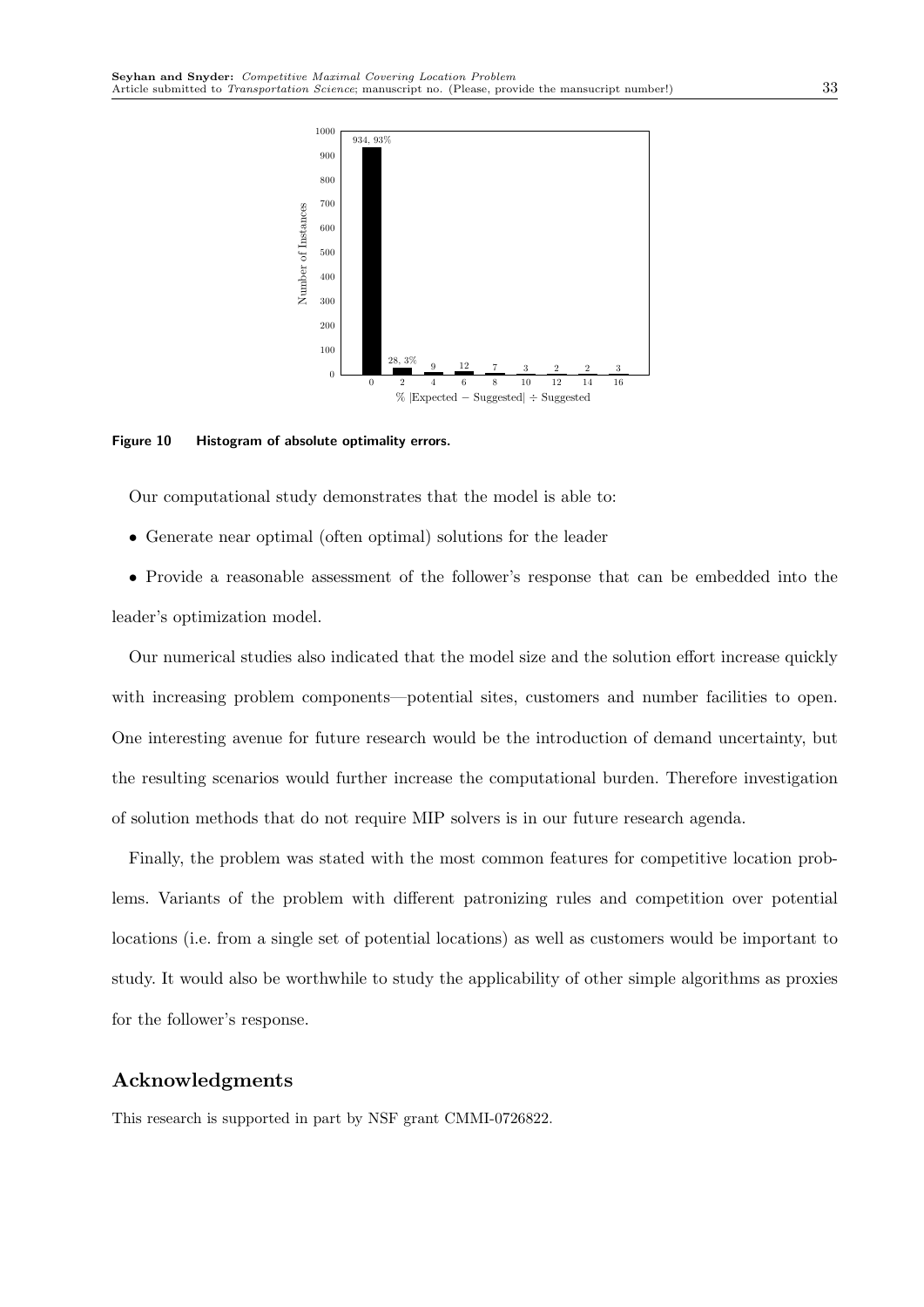#### **References**

- Anderson, S. P., A. de Palma, J.-F. Thisse. 1992. *Discrete Choice Theory of Product Differentiation*, chap. 8. MIT Press, 273–342.
- Bard, J. F., J. T. Moore. 1992. An algorithm for the discrete bilevel programming problem. *Naval Research Logistics* **39** 419–435.
- Bard, Jonathan F. 2009. Bilevel programming in management. C. A. Floudas, P. M. Pardalos, eds., *Encyclopedia of Optimization*. Springer US, 269–274.
- Church, Richard, Charles S. ReVelle. 1974. The maximal covering location problem. *Papers in Regional Science* **32**(1) 101–118.
- Colson, Benoit, Patrice Marcotte, Gilles Savard. 2007. An overview of bilevel optimization. *Annals of Operations Research* **153** 235–256.
- Cornuejols, G., M. L. Fisher, G. L. Nemhauser. 1977. Location of bank accounts to optimize float: An analytic study of exact and approximate algorithms. *Management Science* **23**(8) 789.
- Daskin, Mark S. 1995. *Network and Discrete Location: Models, Algorithms, and Applications*. John Wiley and Sons, New York, NY.
- d'Aspremont, C., J. J. Gabszewicz, J.-F. Thisse. 1979. On hotelling's "stability in competition". *Econometrica* **47**(5) 1145–1150.
- DeNegre, S. T., T. K. Ralphs. 2009. A branch-and-cut algorithm for integer bilevel linear programs. J.W. Chinneck et al., ed., *Operations Research and Cyber-Infrastructure*. Springer, 65–78.
- Drezner, Zvi, ed. 1995. *Facility Location: A Survey of Applications and Methods*. Springer-Verlag, New York, NY.
- Drezner, Zvi, Horst W. Hamacher, eds. 2002. *Facility Location: Applications and Theory*. Springer-Verlag, New York, NY.
- Eiselt, H. A. 2011. Equilibria in competitive location models. H. A. Eiselt, V. Marianov, eds., *Foundations of Location Analysis*, chap. 7. Springer US, 139–162.
- Eiselt, Horst A., Gilbert Laporte. 1996. Sequential location problems. *European Journal of Operational Research* **96**(2) 217–231.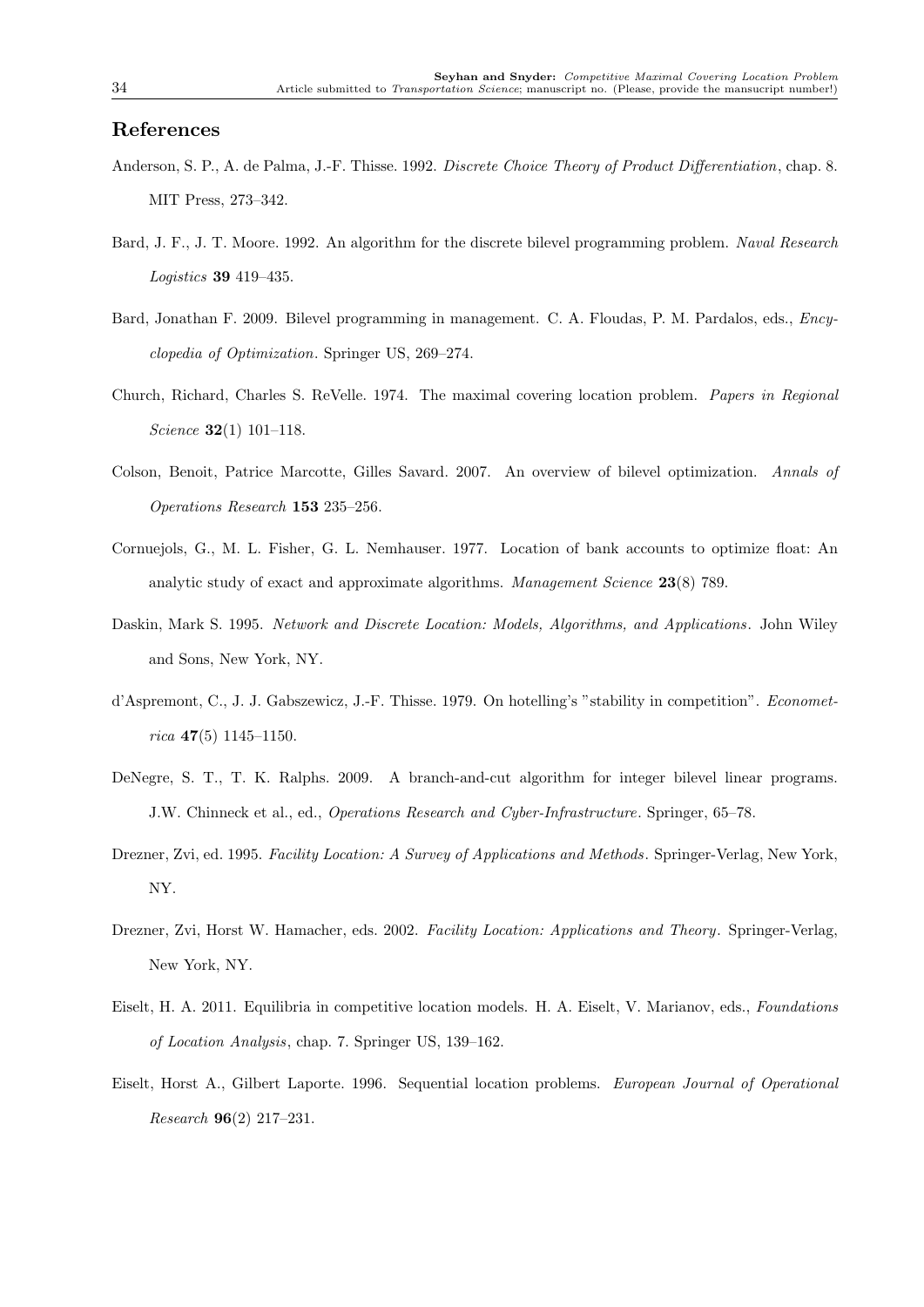- Eiselt, Horst A., Gilbert Laporte, Jacques-Franois Thisse. 1993. Competitive location models: A framework and bibliography. *Transportation Science* **27**(1) 44–54.
- Gabszewicz, J. J., J.-F. Thisse. 1992. Location. R. Aumann, S. Hart, eds., *Handbook of Game Theory with Economic Applications*, vol. 1, chap. 9. Elsevier, 281–304.
- Hakimi, S. Louis. 1983. On locating new facilities in a competitive environment. *European Journal of Operational Research* **12**(1) 29–35.
- Hochbaum, D. S. 1997. Approximating covering and packing problems: Set cover, vertex cover, independent set, and related problems. D. S. Hochbaum, ed., *Approximation Algorithms for NP-Hard Problems*. PWS Publishing Company, 94–143.
- Hotelling, Harold. 1929. Stability in competition. *The Economic Journal* **39**(153) 41–57.
- Jeroslow, Robert G. 1985. The polynomial hierarchy and a simple model for competitive analysis. *Mathematical Programming* **32**(2) 146–164.
- Klose, Andreas, Andreas Drexl. 2005. Facility location models for distribution system design. *European Journal of Operational Research* **162**(1) 4–29.
- Kress, Dominik, Erwin Pesch. 2012. Sequential competitive location on networks. *European Journal of Operational Research* **217**(3) 483–499.
- Kuehn, Alfred A., Michael J. Hamburger. 1963. A heuristic program for locating warehouses. *Management Science* **9**(4) 643–666.
- Megiddo, Nimrod, Eitan Zemel, S. Louis Hakimi. 1983. The maximum coverage location problem. *SIAM Journal on Algebraic and Discrete Methods* **4**(2) 253–261.
- Moore, J. T., J. F. Bard. 1990. The mixed integer linear bilevel programming problem. *Operations Research* **38**(5) 911–921.
- Owen, Susan H., Mark S. Daskin. 1998. Strategic facility location: A review. *European Journal of Operational Research* **111**(3) 423–447.
- Plastria, Frank. 2001. Static competitive facility location: An overview of optimisation approaches. *European Journal of Operational Research* **129**(3) 461–470.